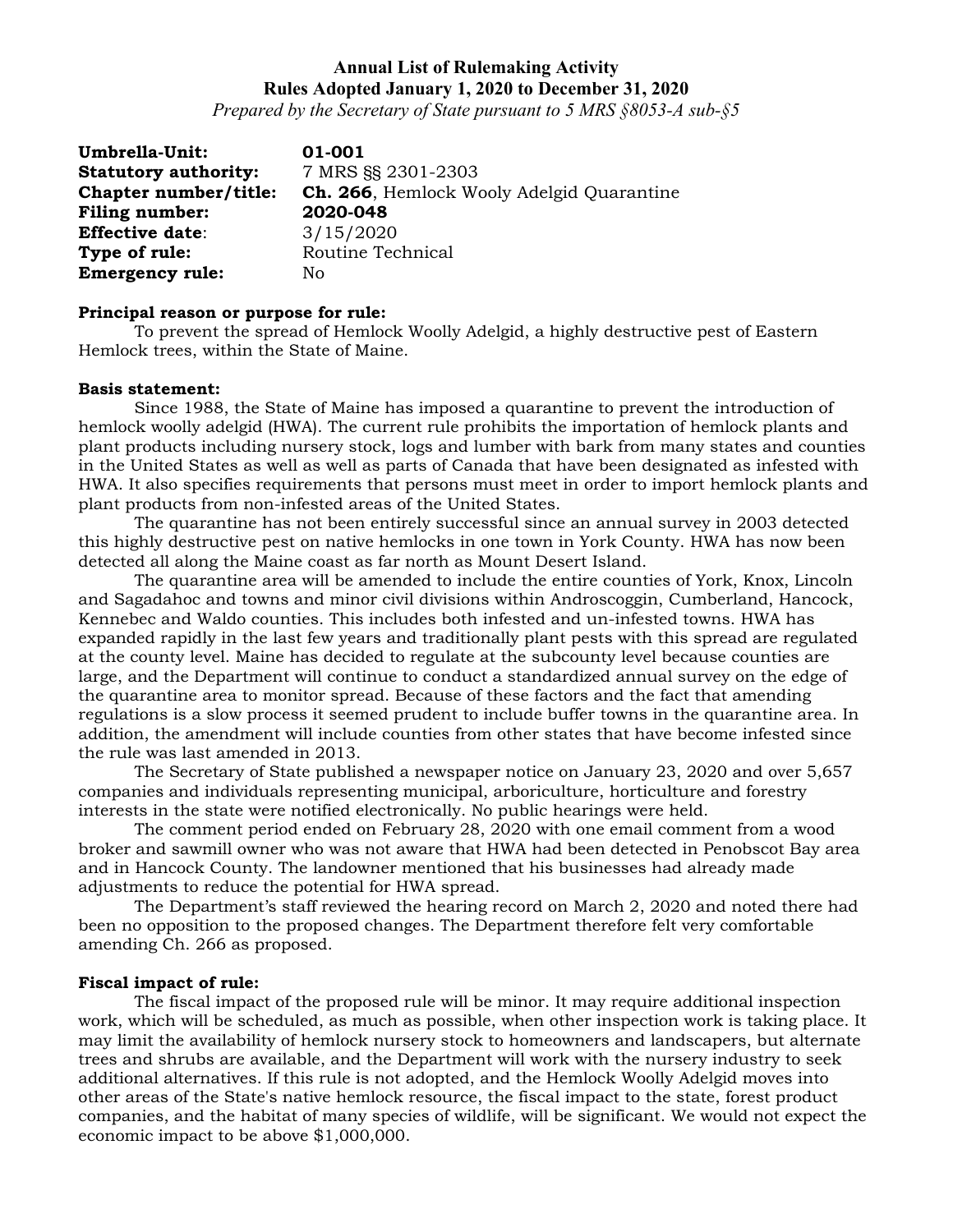*Prepared by the Secretary of State pursuant to 5 MRS §8053-A sub-§5*

| Umbrella-Unit:              | 01-001                                 |
|-----------------------------|----------------------------------------|
| <b>Statutory authority:</b> | 7 MRS §2231                            |
| Chapter number/title:       | <b>Ch. 274, Rules for Growing Hemp</b> |
| <b>Filing number:</b>       | 2020-015                               |
| <b>Effective date:</b>      | 2/4/2020                               |
| Type of rule:               | Routine Technical                      |
| <b>Emergency rule:</b>      | No                                     |

#### **Principal reason or purpose for rule:**

To implement statutory changes including new indoor growing license and reporting requirements. Public Law ch. 528.

#### **Basis statement:**

In September 2019 changes to Title 7 MRS ch. 406-A §2231, Hemp, instructed the Department to adopt rules establishing guidelines for monitoring the growth and harvest of hemp grown indoors and amended many definitions and the licensing process. It also added reporting requirements and made grower location data confidential. The rule presented here was written to comply with statute as amended.

The Secretary of State published a notice on December 18, 2020 and on the same day 192 growers and 1200 individuals on the hemp GovDelivery list were notified electronically about the proposed rule. A public hearing was held in Augusta on January 7, 2020 with approximately 75 people in attendance and 17 people providing comment on the rule.

The comment period ended on January 20, 2020 with 6 additional people submitting emailed comments and 2 speakers from the public hearing submitting additional emailed comments. No comments were received in the mail.

The Department's staff reviewed the hearing record and written comments on January 27, 2020 and noted most comments centered on the THC standard, proposed outdoor growing fee increase, remediation of non-compliant hemp, the definition of hemp, sampling protocols and a few other issues.

Upon further analysis the Department determined that it could make the definition of hemp consistent with the 2018 Farm Bill and USDA-AMS interim rule definition which also amends the THC standard. This was done to respond to many comments concerned that the total THC standard would prevent farmers from growing the CBD varieties of hemp which they need to grow to be profitable. The Department also agreed with multiple commenters that it is not a good time to raise the per acre outdoor growing licensing agreement fee from \$50.00 per acre to \$100.00 per acre. It will keep the fee at \$50.00 per acre for the 2020 growing season and re-evaluate the need for fee changes for the 2021 season after submitting a plan to USDA for approval. Despite multiple comments requesting that the Department add rules for remediation of non-compliant hemp, the Department has decided to leave the rule language as is and to use its enforcement discretion in cases where hemp is found to be above 0.3% Δ9 THC. Commenters also requested that the hemp sampling protocol be incorporated into these rules, but the Department prefers to leave sampling protocols outside of the rules to allow for flexibility as the science is evolving. One commenter suggested adding a definition for "planting date" and the Department agrees and has added a new definition. Many other comments were received and responded to in the summary of comments. Most were either outside of the jurisdiction of the Hemp Program or were contrary to the enabling statute.

The Department amended the rule to change the THC standard, definition of hemp, remove the fee increase and added the definition of "planting date" and decided to adopt the rule as amended.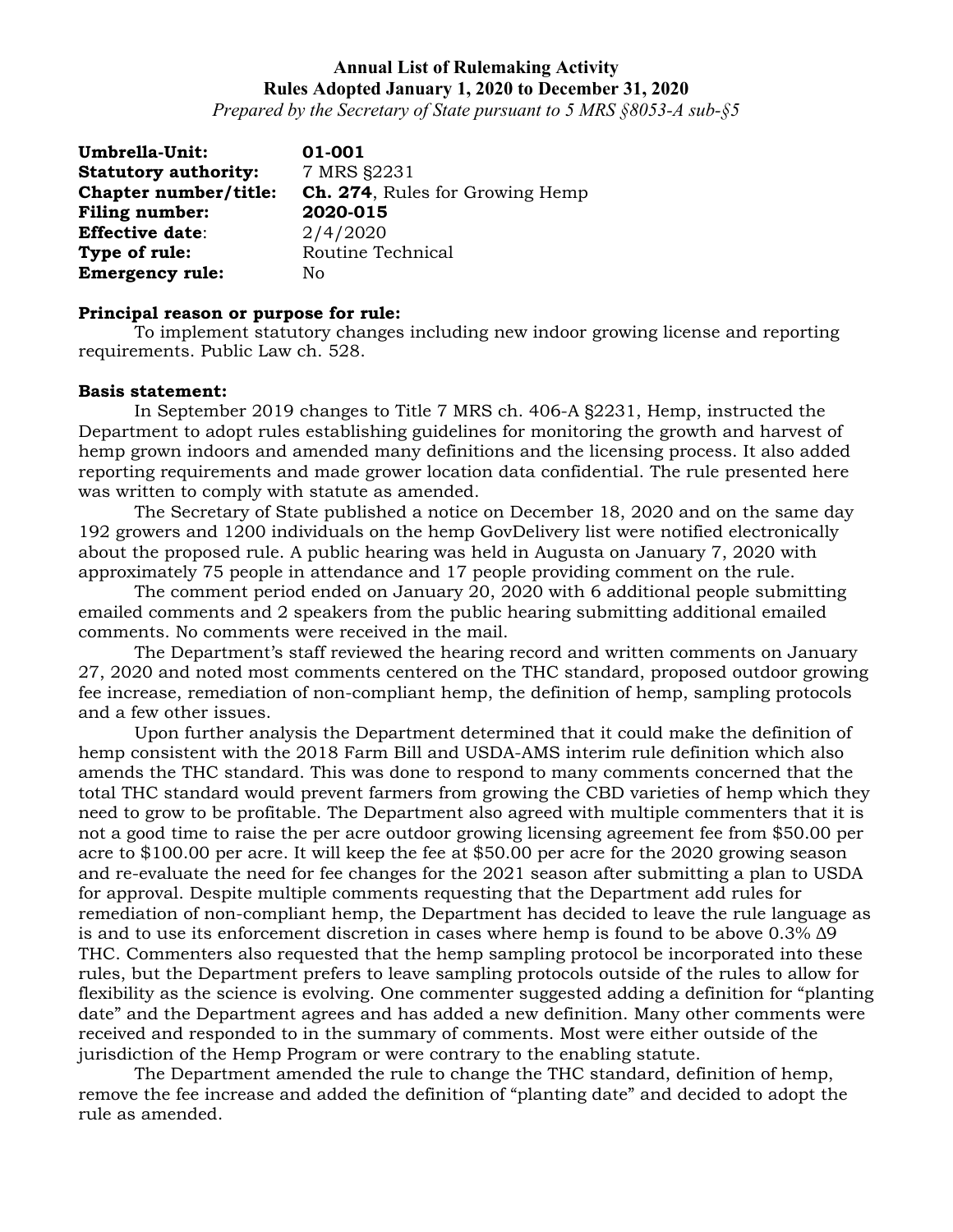*Prepared by the Secretary of State pursuant to 5 MRS §8053-A sub-§5*

## **Fiscal impact of rule:**

The fiscal impact will depend on the level of participation. This program is required to be self-funded, so the intention is to collect adequate fees to run the program. If at least 100 growers participate there should be minimal fiscal impact; if not there will be a fiscal impact on the Department.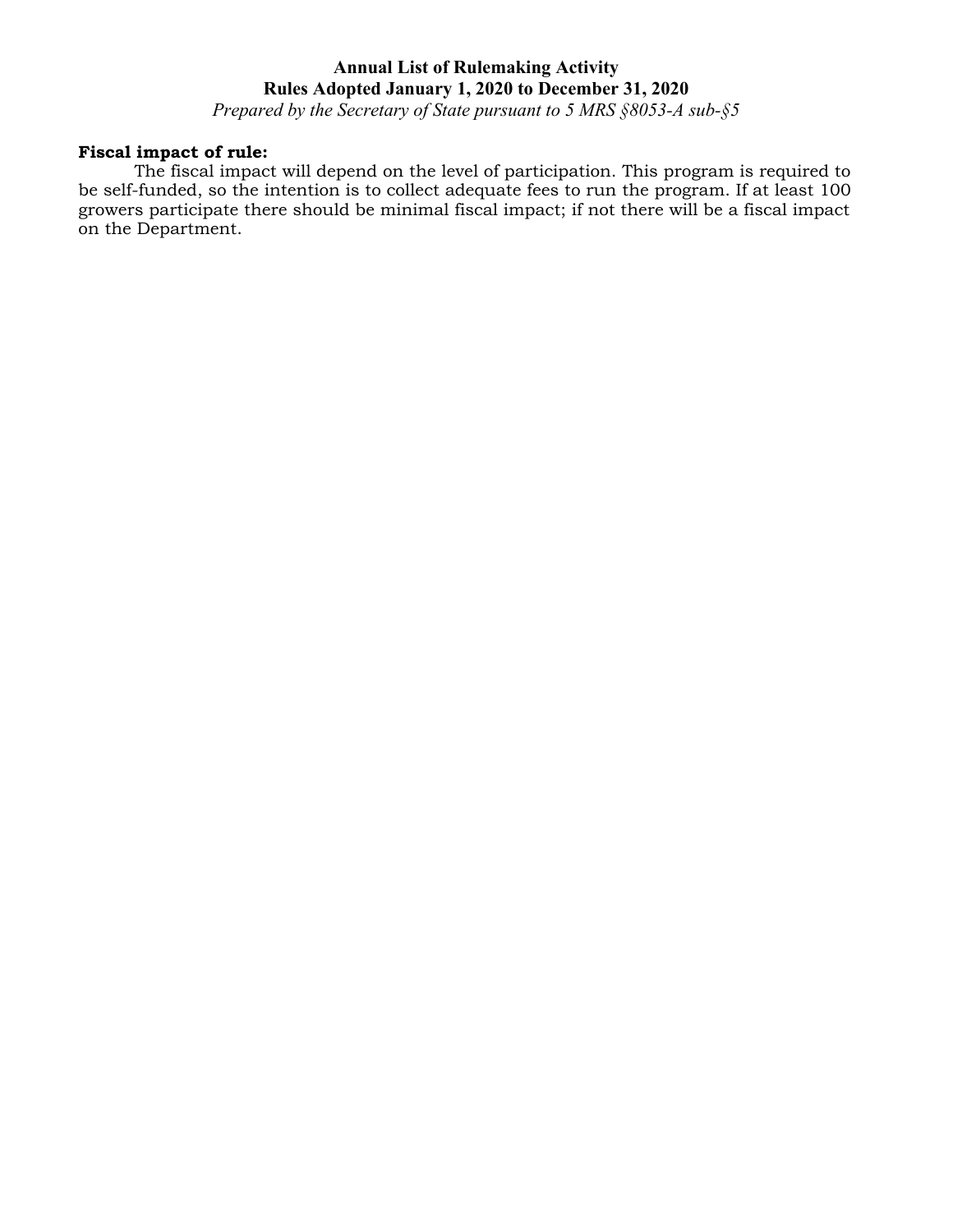*Prepared by the Secretary of State pursuant to 5 MRS §8053-A sub-§5*

**Umbrella-Unit: 01-001**<br>**Statutory authority:** 7 MRS §§ 2301-2303 **Statutory authority: Chapter number/title: Ch. 275**, Emerald Ash Borer Quarantine **Filing number: 2020-049 Effective date**: 3/15/2020 **Type of rule:** Routine Technical **Emergency rule:** No

#### **Principal reason or purpose for rule:**

To prevent the spread of Emerald Ash Borer, a highly destructive pest of all types of true ash trees, within the State of Maine.

#### **Basis statement:**

Emerald Ash Borer (EAB) has been a federally regulated pest since 2010. It has already killed millions of ash trees from Minnesota to Texas and Georgia to New Hampshire. Soon we will see the first tree mortality in Maine.

Unfortunately, only a fraction of a percent of Maine's more than 400 million stems of white, green and black/brown ash are expected to survive this insect's attack. The first detection for emerald ash borer in Maine was in Madawaska on May 22, 2018 and subsequent infestations were found in Frenchville and Grand Isle. In September of 2018 EAB was detected on monitoring traps in Lebanon and Acton. It was also detected in trees in Acton and Berwick in February 2019. In October and November of 2019 EAB was found in a monitoring trap in Payson Park in Portland and in girdled trap trees in the towns of Alfred, Kittery, and Limington.

After the 2018 and early 2019 discoveries, the State adopted a quarantine of the northeast corner of Aroostook County and all of York County. Ch. 275 became law on April 10, 2019. This amendment extends the quarantine to encompass the newly discovered populations and provides a two to three town buffer area around the infested towns.

The Secretary of State published a newspaper notice on January 23, 2020 and over 5,657 companies and individuals representing municipal, arboriculture, horticulture and forestry interests in the state were notified electronically. No public hearings were held.

The comment period ended on February 28, 2020 and only three comments were received. A summary of comments and responses to those comments are published in a separate document. Two comments were in support of the quarantine expansion and one was from a firewood dealer concerned about restrictions on firewood movement across the Maine/New Hampshire border. However, the quarantine expansion has no bearing in this situation since movement of firewood was previously restricted by separate firewood laws in both Maine and New Hampshire. Maine Forest Service and the New Hampshire Division of Forests and Lands will work with the firewood dealer to develop compliance agreements to help facilitate the movement of their firewood.

The Department's staff reviewed the comments on March 2, 2020 and noted that none of the comments compelled changes to the proposed rule. The Department therefore felt very comfortable adopting Ch. 275 to create a quarantine to regulate the northeast corner of Aroostook County and all of Cumberland and York Counties and the five most southwestern towns in Oxford County.

#### **Fiscal impact of rule:**

The fiscal impact of the proposed rule on state government should be minor. The state will continue to monitor the spread of EAB with funds provided by USDA-APHIS. Education and enforcement have already been ongoing and should continue with a minor increase in effort. Impacts on firewood dealers could be significant if their market area is reduced or if they need to purchase a drying kiln. Municipalities could suffer major budget impacts from the eventual need to remove or treat roadside or park ash trees, however the quarantine should help slow the spread and allow the towns time to prepare. Finally, Wabanaki tribal basket makers may be significantly impacted if brown/black ash resources are restricted or lost due to EAB and the quarantine. We would not expect the economic impact to be above \$1,000,000.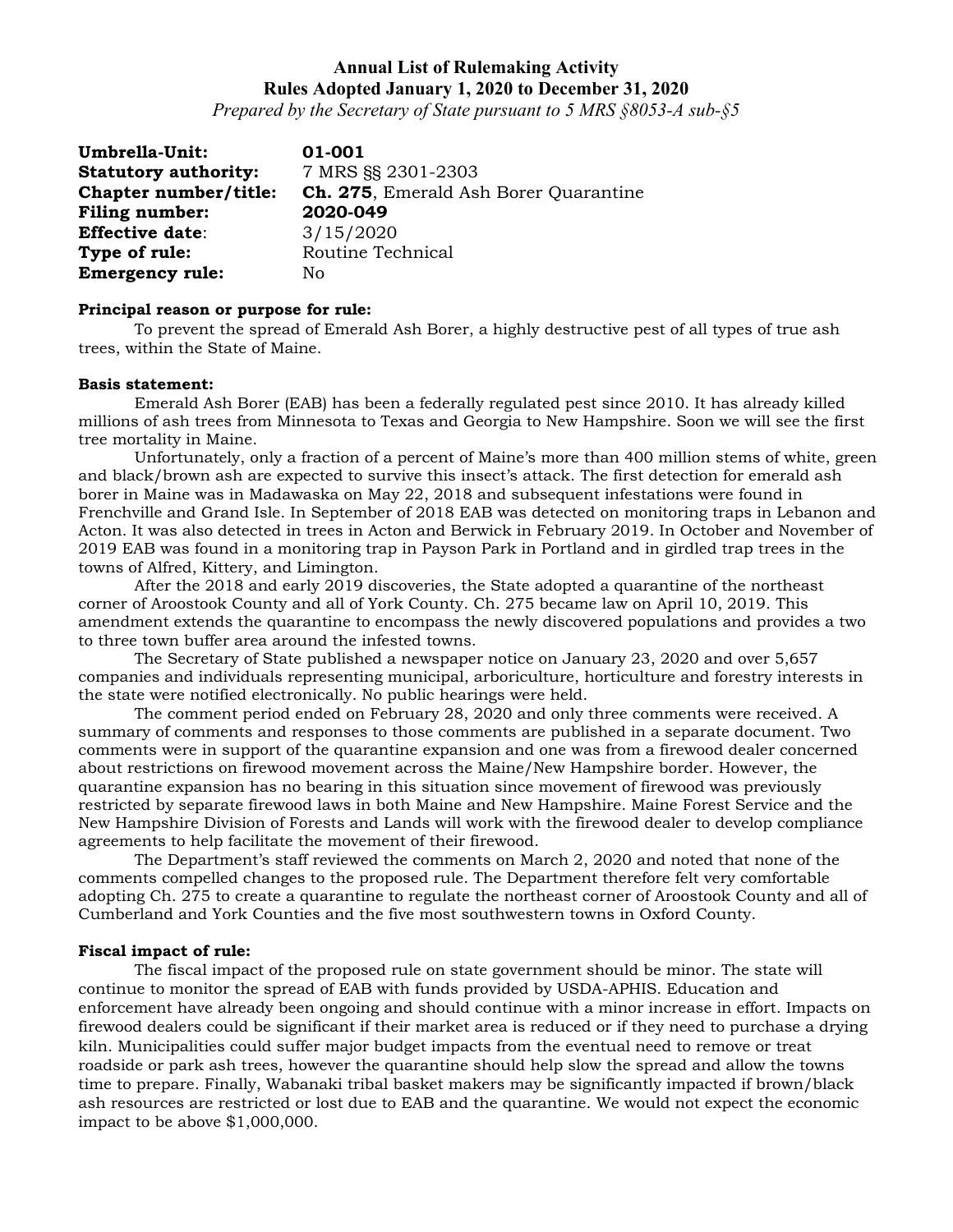*Prepared by the Secretary of State pursuant to 5 MRS §8053-A sub-§5*

**Umbrella-Unit:** 01-001<br>**Statutory authority:** 22 MRS **Statutory authority:** 22 MRS §§ 2154, 2517-E sub-§3 **Chapter number/title: Ch. 332**, Rabbit Processing **Filing number: 2020-014 Effective date**: 2/3/2020 **Type of rule:** Routine Technical **Emergency rule:** No

# **Principal reason or purpose for rule:**

*(See Basis Statement.)*

#### **Basis statement:**

RABBIT PROCESSING is an existing rule that has not been updated since its adoption in July 27, 1987. Revision of the rule sets the same standards for all rabbit processors at the same time updating the rule to take advantage of current advances in food science and food safety. The proposed rule has been updated to include construction, design and sanitary operation requirement all in accordance with good manufacturing practices. It also addresses, the health and humane treatment of rabbits and establishes lot coding, recordkeeping and labeling requirements to enhance consumer protection.

### **Fiscal impact of rule:**

While current licensed rabbit processors are required to utilize good manufacturing practices, it would be expected that establishments would be minimally affected. Any costs associated by industry to meet the regulatory requirements would be that of routine upgrade and maintenance. New establishments would consider the rule as guidance in their business model for design, construction, and operating costs.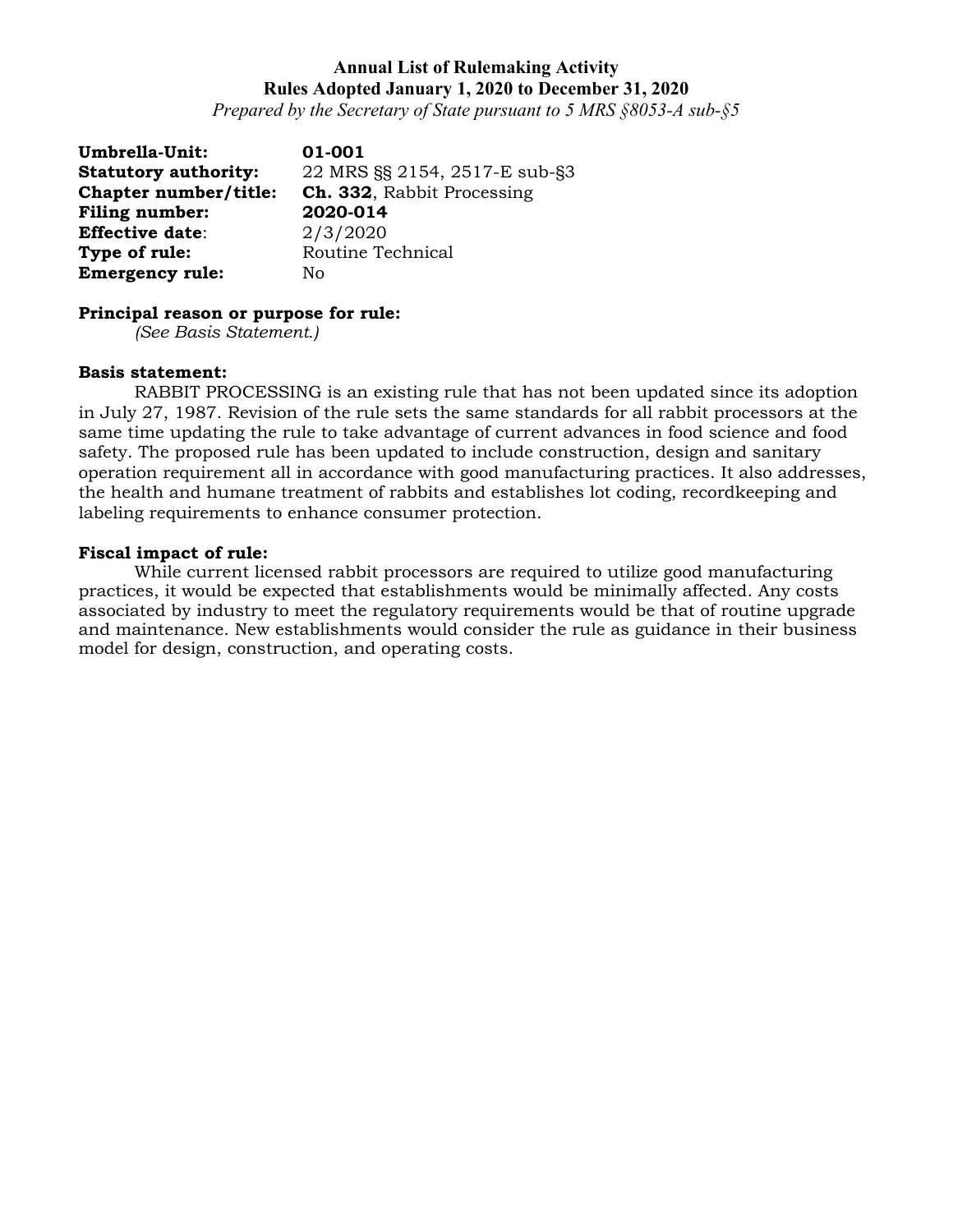*Prepared by the Secretary of State pursuant to 5 MRS §8053-A sub-§5*

| Umbrella-Unit:              | 01-001                                                                  |
|-----------------------------|-------------------------------------------------------------------------|
| <b>Statutory authority:</b> | 22 MRS SS 2154, 2517-E sub-S3                                           |
| Chapter number/title:       | <b>Ch. 361</b> , On Farm Raising, Slaughter and Processing of Less Than |
|                             | 1000 Rules Ready-to-Cook Whole Rabbits Carcasses (New)                  |
| <b>Filing number:</b>       | 2020-016                                                                |
| <b>Effective date:</b>      | 2/4/2020                                                                |
| Type of rule:               | Routine Technical                                                       |
| <b>Emergency rule:</b>      | No.                                                                     |

### **Principal reason or purpose for rule:**

*(See Basis Statement.)*

#### **Basis statement:**

Ch. 361 is being adopted to implement the statutory requirement enacted by the 129th Legislature. 22 MRS §2512 sub-§1 exempts a processor of fewer than 1000 rabbits of their own raising from the statutory licensing requirement. 22 MRS §2517-E sub-§3 requires the Department to establish requirements for the physical facilities and processes used by rabbit producers whose rabbit products are exempt. Ch. 332, *Rabbit Processing*, are those rules.

### **Fiscal impact of rule:**

While current licensed rabbit processors are required to utilize good manufacturing practices, it would be expected that establishments would be minimally affected. Any costs associated by industry to meet the regulatory requirements would be that of routine upgrade and maintenance. New establishments would consider the rule as guidance in their business model for design, construction, and operating costs.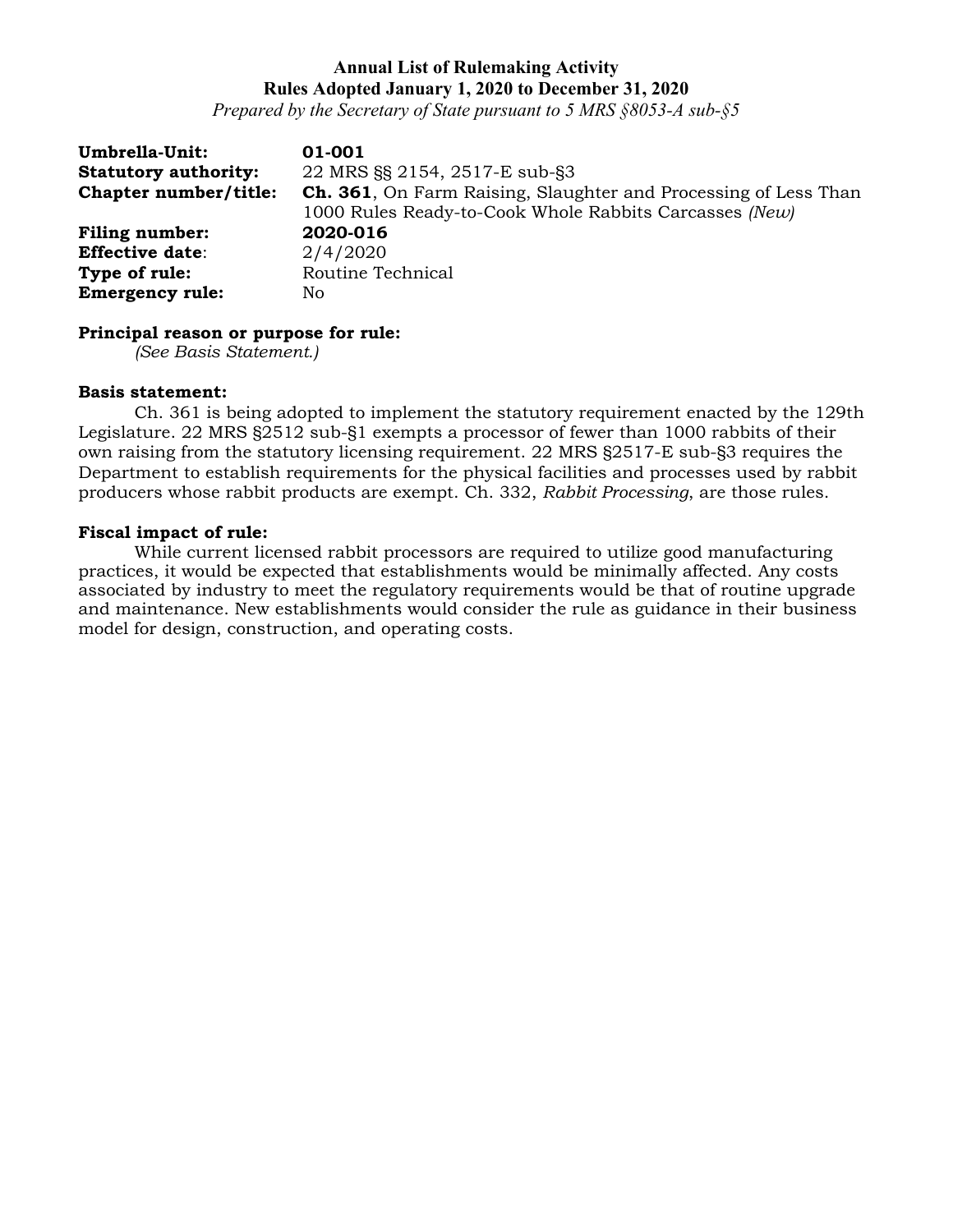*Prepared by the Secretary of State pursuant to 5 MRS §8053-A sub-§5*

| <b>Agency name:</b>          | Department of Agriculture, Conservation and Forestry, Maine Milk |
|------------------------------|------------------------------------------------------------------|
|                              | Commission                                                       |
| Umbrella-Unit:               | 01-015                                                           |
| <b>Statutory authority:</b>  | 5 MRS §8054; 7 MRS §2954                                         |
| <b>Chapter number/title:</b> | Ch. 3, Schedule of Minimum Prices, Order #02-20                  |
| <b>Filing number:</b>        | 2020-013                                                         |
| <b>Effective date:</b>       | 2/2/2020                                                         |
| Type of rule:                | Routine Technical                                                |
| <b>Emergency rule:</b>       | Yes                                                              |

#### **Principal reason or purpose for rule:**

The principal reason for this rule is the need to respond to Federal Order changes and to certain other conditions affecting prevailing Class I, II and III milk prices in Southern New England in accordance with 7 MRS §2954.

The final **February 2020** minimum Class I price is **\$20.80/cwt. plus \$1.53/cwt.** for Producer margins and a **\$1.04/cwt.** that reflects premiums being offered and prevailing in Southern New England and **\$0.93/cwt.** handling fee for a total of **\$24.50/cwt.**, which includes a processor assessment of \$0.20/cwt. Thus the minimum retail price of a gallon of whole milk is set at **\$3.86**.

### **Basis statement:**

Pursuant to 5 MRS §8054 and 7 MRS §2954 the Maine Milk Commission conducted an emergency rulemaking hearing to determine whether or not the minimum price payable to producers for milk should be immediately changed due to developments in milk pricing in southern New England.

Federal Order One Northeast Market Administrator announced a Class III price of **\$19.37/cwt**. and a Class IV price of **\$16.70/cwt**. for **December 2019**.

The Class II price for **December 2019** is **\$16.81/cwt**. as announced by the Federal Order One Northeast Market Administrator.

The Commission, in setting their minimum prices, recognized the Federal Order Class I price of **\$20.80/cwt. plus \$1.53/cwt. for cost of production and an over-order premium of \$1.04/cwt. as being prevailing in southern New England based on the evidence presented at the Commission hearing on January 23, 2020 and therefore should be passed on in minimum prices effective February 2, 2020. These prices also include a handling fee of \$0.93/cwt.**

The schedule of prices listed herein reflects the latest Class I, Class II, Class III and Class IV prices plus the minimum dealer, producer and retail margins adopted by the Commission's Orders (DM) Dealer Margins, (PM) Producer Margins, and (RM) Retail Margins. The Class I prices reflect a Processor Assessment of **\$.20/cwt**. as authorized by Commission Order #93-MPF. Any change in prices at any level from last month reflects the action taken today by the Commission for Class I, Class II, Class III and Class IV and Butterfat prices.

#### **Fiscal impact of rule:**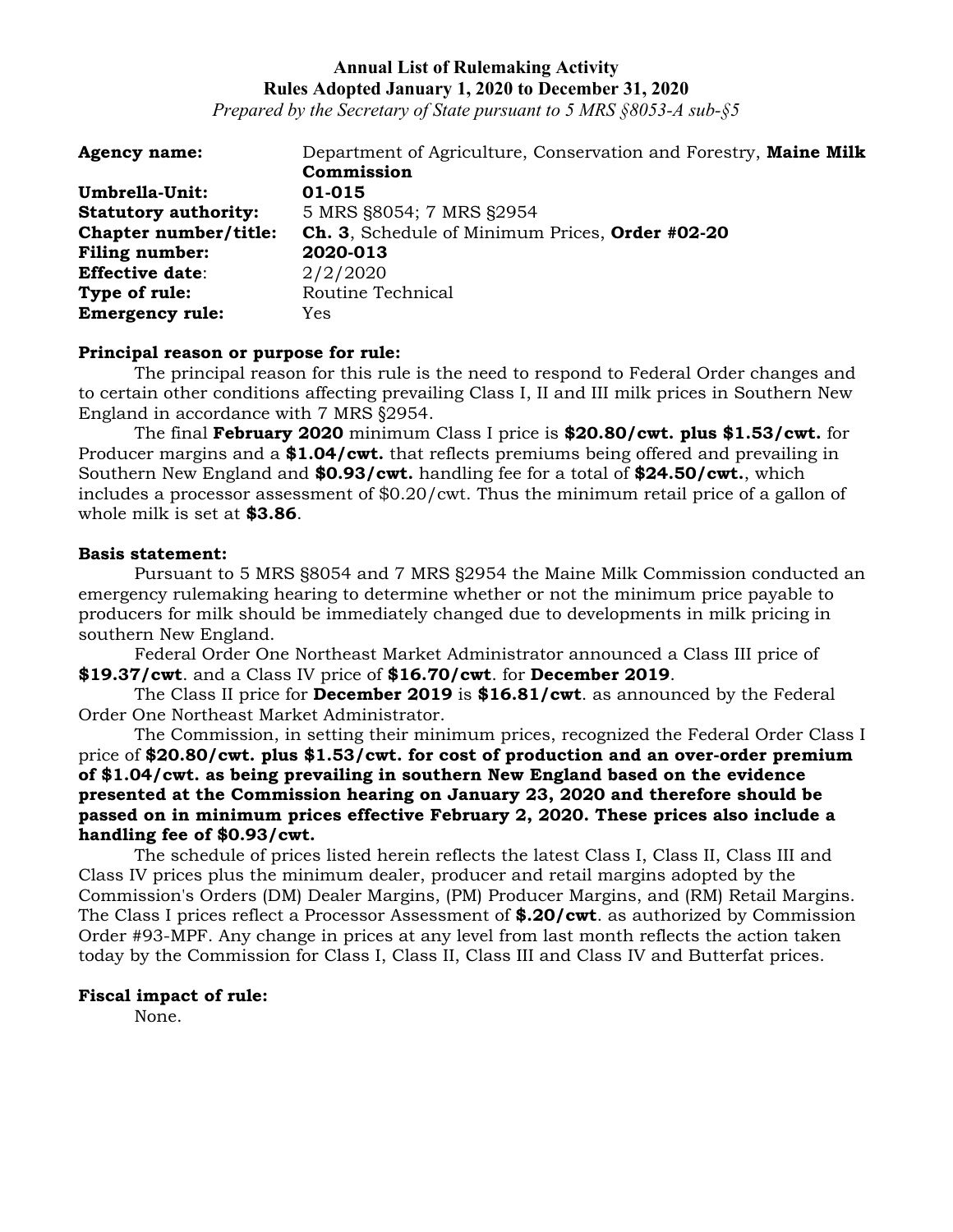*Prepared by the Secretary of State pursuant to 5 MRS §8053-A sub-§5*

| <b>Agency name:</b>         | Department of Agriculture, Conservation and Forestry, |
|-----------------------------|-------------------------------------------------------|
|                             | <b>Maine Milk Commission</b>                          |
| Umbrella-Unit:              | 01-015                                                |
| <b>Statutory authority:</b> | 5 MRS §8054; 7 MRS §2954                              |
| Chapter number/title:       | Ch. 3, Schedule of Minimum Prices, Order #03-20       |
| <b>Filing number:</b>       | 2020-032                                              |
| <b>Effective date:</b>      | 3/1/2020                                              |
| Type of rule:               | Routine Technical                                     |
| <b>Emergency rule:</b>      | Yes                                                   |

### **Principal reason or purpose for rule:**

The principal reason for this rule is the need to respond to Federal Order changes and to certain other conditions affecting prevailing Class I, II and III milk prices in Southern New England in accordance with 7 MRS §2954.

The final **March 2020** minimum Class I price is **\$29.71/cwt. plus \$1.53/cwt.** for Producer margins and a **\$1.04/cwt.** that reflects premiums being offered and prevailing in Southern New England and **\$0.93/cwt.** handling fee for a total of **\$24.41/cwt.**, which includes a processor assessment of \$0.20/cwt. Thus the minimum retail price of a gallon of whole milk is set at **\$3.85**.

### **Basis statement:**

Pursuant to 5 MRS §8054 and 7 MRS §2954 the Maine Milk Commission conducted an emergency rulemaking hearing to determine whether or not the minimum price payable to producers for milk should be immediately changed due to developments in milk pricing in southern New England.

Federal Order One Northeast Market Administrator announced a Class III price of **\$17.05/cwt**. and a Class IV price of **\$16.65/cwt**. for **January 2020**.

The Class II price for **January 2020** is **\$17.05/cwt**. as announced by the Federal Order One Northeast Market Administrator.

The Commission, in setting their minimum prices, recognized the Federal Order Class I price of **\$20.71/cwt. plus \$1.53/cwt. for cost of production and an over-order premium of \$1.04/cwt. as being prevailing in southern New England based on the evidence presented at the Commission hearing on February 20, 2020 and therefore should be passed on in minimum prices effective March 1, 2020. These prices also include a handling fee of \$0.93/cwt.**

The schedule of prices listed herein reflects the latest Class I, Class II, Class III and Class IV prices plus the minimum dealer, producer and retail margins adopted by the Commission's Orders (DM) Dealer Margins, (PM) Producer Margins, and (RM) Retail Margins. The Class I prices reflect a Processor Assessment of **\$.20/cwt**. as authorized by Commission Order #93-MPF. Any change in prices at any level from last month reflects the action taken today by the Commission for Class I, Class II, Class III and Class IV and Butterfat prices.

### **Fiscal impact of rule:**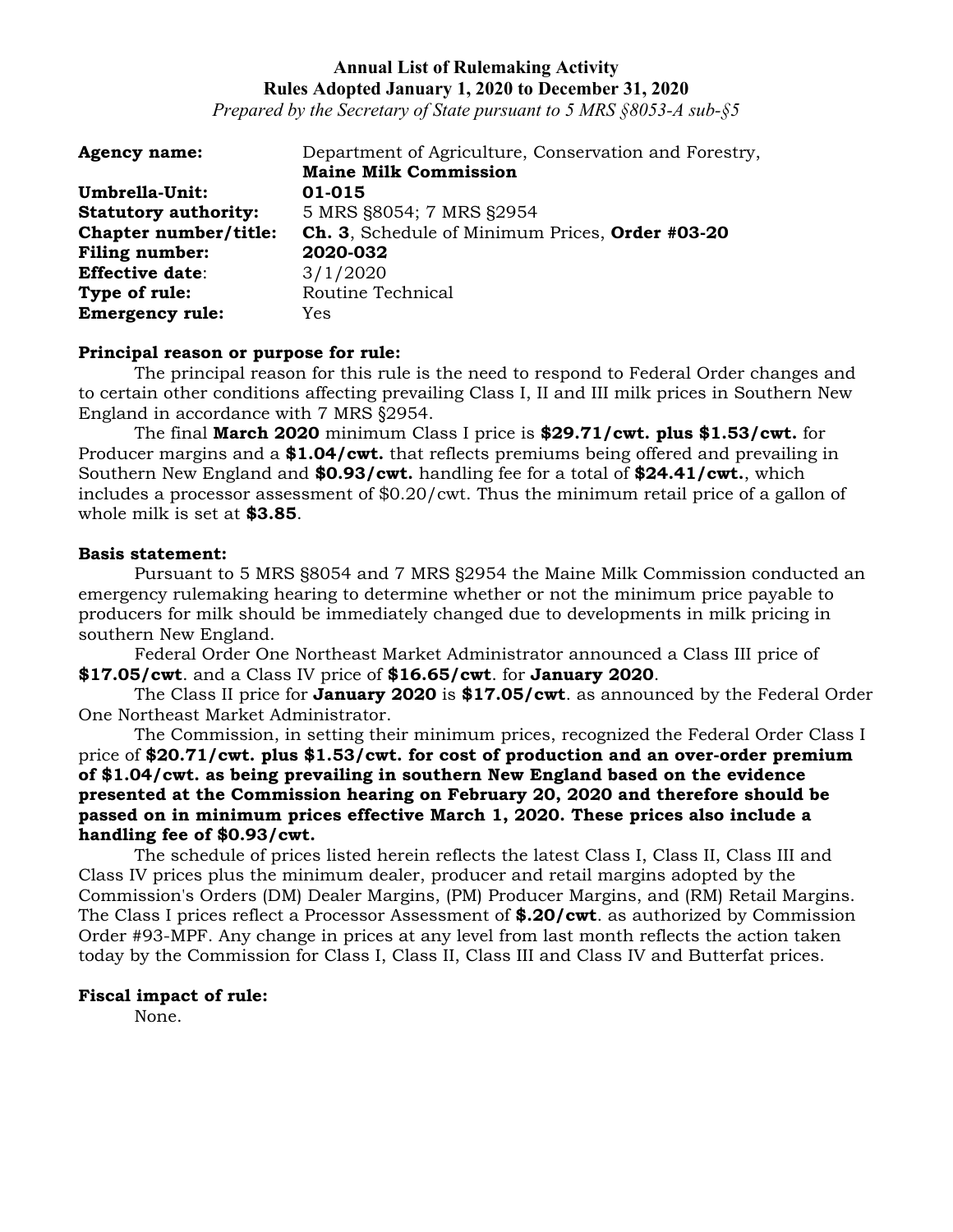*Prepared by the Secretary of State pursuant to 5 MRS §8053-A sub-§5*

| <b>Agency name:</b>         | Department of Agriculture, Conservation and Forestry, |
|-----------------------------|-------------------------------------------------------|
|                             | <b>Maine Milk Commission</b>                          |
| Umbrella-Unit:              | 01-015                                                |
| <b>Statutory authority:</b> | 5 MRS §8054; 7 MRS §2954                              |
| Chapter number/title:       | Ch. 3, Schedule of Minimum Prices, Order #04-20       |
| <b>Filing number:</b>       | 2020-060                                              |
| <b>Effective date:</b>      | 3/29/2020                                             |
| Type of rule:               | Routine Technical                                     |
| <b>Emergency rule:</b>      | Yes                                                   |

### **Principal reason or purpose for rule:**

The principal reason for this rule is the need to respond to Federal Order changes and to certain other conditions affecting prevailing Class I, II and III milk prices in Southern New England in accordance with 7 MRS §2954.

The final **April 2020** minimum Class I price is **\$19.89/cwt. plus \$1.58/cwt.** for Producer margins and a **\$1.04/cwt.** that reflects premiums being offered and prevailing in Southern New England and **\$1.40/cwt.** handling fee for a total of **\$24.11/cwt.**, which includes a processor assessment of \$0.20/cwt. Thus the minimum retail price of a gallon of whole milk is set at **\$3.81**.

### **Basis statement:**

Pursuant to 5 MRS §8054 and 7 MRS §2954 the Maine Milk Commission conducted an emergency rulemaking hearing to determine whether or not the minimum price payable to producers for milk should be immediately changed due to developments in milk pricing in southern New England.

Federal Order One Northeast Market Administrator announced a Class III price of **\$17.00/cwt**. and a Class IV price of **\$16.20/cwt**. for **February 2020**.

The Class II price for **February 2020** is **\$16.84/cwt**. as announced by the Federal Order One Northeast Market Administrator.

The Commission, in setting their minimum prices, recognized the Federal Order Class I price of **\$19.89/cwt. plus \$1.58/cwt. for cost of production and an over-order premium of \$1.04/cwt. as being prevailing in southern New England based on the evidence presented at the Commission hearing on March 19, 2020 and therefore should be passed on in minimum prices effective March 29, 2020. These prices also include a handling fee of \$1.40/cwt.**

The schedule of prices listed herein reflects the latest Class I, Class II, Class III and Class IV prices plus the minimum dealer, producer and retail margins adopted by the Commission's Orders (DM) Dealer Margins, (PM) Producer Margins, and (RM) Retail Margins. The Class I prices reflect a Processor Assessment of **\$.20/cwt**. as authorized by Commission Order #93-MPF. Any change in prices at any level from last month reflects the action taken today by the Commission for Class I, Class II, Class III and Class IV and Butterfat prices.

#### **Fiscal impact of rule:**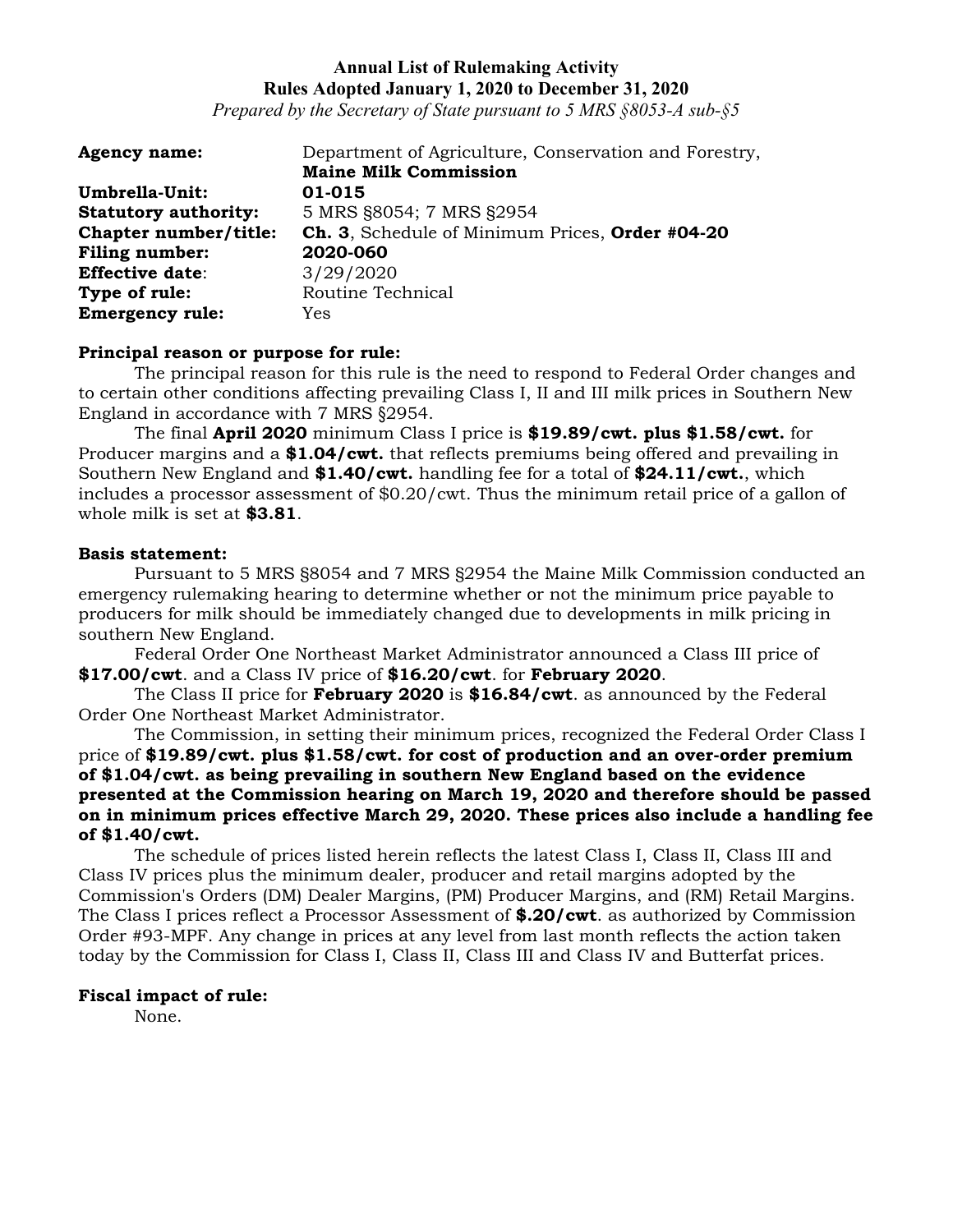*Prepared by the Secretary of State pursuant to 5 MRS §8053-A sub-§5*

| <b>Agency name:</b>         | Department of Agriculture, Conservation and Forestry, |
|-----------------------------|-------------------------------------------------------|
|                             | <b>Maine Milk Commission</b>                          |
| Umbrella-Unit:              | 01-015                                                |
| <b>Statutory authority:</b> | 5 MRS §8054; 7 MRS §2954                              |
| Chapter number/title:       | Ch. 3, Schedule of Minimum Prices, Order #05-20       |
| <b>Filing number:</b>       | 2020-110                                              |
| <b>Effective date:</b>      | 5/3/2020                                              |
| Type of rule:               | Routine Technical                                     |
| <b>Emergency rule:</b>      | Yes                                                   |

### **Principal reason or purpose for rule:**

The principal reason for this rule is the need to respond to Federal Order changes and to certain other conditions affecting prevailing Class I, II and III milk prices in Southern New England in accordance with 7 MRS §2954.

The final **May 2020** minimum Class I price is **\$16.20/cwt. plus \$1.63/cwt.** for Producer margins and a **\$1.04/cwt.** that reflects premiums being offered and prevailing in Southern New England and **\$4.65/cwt.** handling fee for a total of **\$23.72/cwt.**, which includes a processor assessment of \$0.20/cwt. Thus the minimum retail price of a gallon of whole milk is set at **\$3.85**.

### **Basis statement:**

Pursuant to 5 MRS §8054 and 7 MRS §2954 the Maine Milk Commission conducted an emergency rulemaking hearing to determine whether or not the minimum price payable to producers for milk should be immediately changed due to developments in milk pricing in southern New England.

Federal Order One Northeast Market Administrator announced a Class III price of **\$16.25/cwt**. and a Class IV price of **\$14.87/cwt**. for **March 2020**.

The Class II price for **March 2020** is **\$16.75/cwt**. as announced by the Federal Order One Northeast Market Administrator.

The Commission, in setting their minimum prices, recognized the Federal Order Class I price of **\$16.20/cwt. plus \$1.63/cwt. for cost of production and an over-order premium of \$1.04/cwt. as being prevailing in southern New England based on the evidence presented at the Commission hearing on April 23, 2020 and therefore should be passed on in minimum prices effective May 3, 2020. These prices also include a handling fee of \$1.40/cwt.**

The schedule of prices listed herein reflects the latest Class I, Class II, Class III and Class IV prices plus the minimum dealer, producer and retail margins adopted by the Commission's Orders (DM) Dealer Margins, (PM) Producer Margins, and (RM) Retail Margins. The Class I prices reflect a Processor Assessment of **\$.20/cwt**. as authorized by Commission Order #93-MPF. Any change in prices at any level from last month reflects the action taken today by the Commission for Class I, Class II, Class III and Class IV and Butterfat prices.

#### **Fiscal impact of rule:**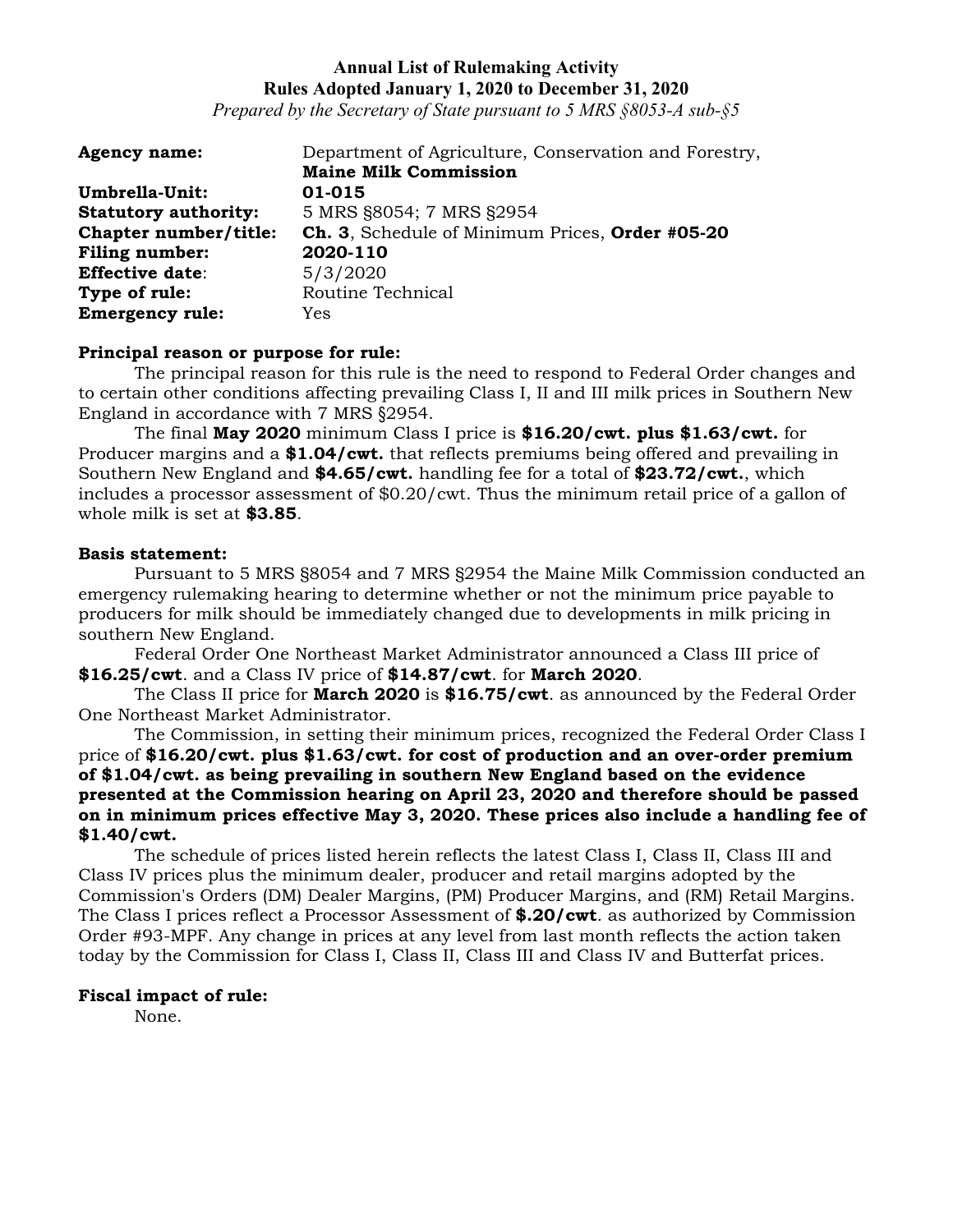*Prepared by the Secretary of State pursuant to 5 MRS §8053-A sub-§5*

| <b>Agency name:</b>         | Department of Agriculture, Conservation and Forestry, |
|-----------------------------|-------------------------------------------------------|
|                             | <b>Maine Milk Commission</b>                          |
| Umbrella-Unit:              | 01-015                                                |
| <b>Statutory authority:</b> | 5 MRS §8054; 7 MRS §2954                              |
| Chapter number/title:       | Ch. 3, Schedule of Minimum Prices, Order #06-20       |
| <b>Filing number:</b>       | 2020-127                                              |
| <b>Effective date:</b>      | 5/31/2020                                             |
| Type of rule:               | Routine Technical                                     |
| <b>Emergency rule:</b>      | Yes                                                   |

### **Principal reason or purpose for rule:**

The principal reason for this rule is the need to respond to Federal Order changes and to certain other conditions affecting prevailing Class I, II and III milk prices in Southern New England in accordance with 7 MRS §2954.

The final **June 2020** minimum Class I price is **\$14.67/cwt. plus \$1.63/cwt.** for Producer margins and a **\$1.04/cwt.** that reflects premiums being offered and prevailing in Southern New England and **\$6.05/cwt.** handling fee for a total of **\$23.59/cwt.**, which includes a processor assessment of \$0.20/cwt. Thus the minimum retail price of a gallon of whole milk is set at **\$3.81**.

### **Basis statement:**

Pursuant to 5 MRS §8054 and 7 MRS §2954 the Maine Milk Commission conducted an emergency rulemaking hearing to determine whether or not the minimum price payable to producers for milk should be immediately changed due to developments in milk pricing in southern New England.

Federal Order One Northeast Market Administrator announced a Class III price of **\$13.07/cwt**. and a Class IV price of **\$11.40/cwt**. for **April 2020**.

The Class II price for **April 2020** is **\$13.87/cwt**. as announced by the Federal Order One Northeast Market Administrator.

The Commission, in setting their minimum prices, recognized the Federal Order Class I price of **\$14.67/cwt. plus \$1.63/cwt. for cost of production and an over-order premium of \$1.04/cwt. as being prevailing in southern New England based on the evidence presented at the Commission hearing on May 21, 2020 and therefore should be passed on in minimum prices effective May 31, 2020. These prices also include a handling fee of \$6.05/cwt.**

The schedule of prices listed herein reflects the latest Class I, Class II, Class III and Class IV prices plus the minimum dealer, producer and retail margins adopted by the Commission's Orders (DM) Dealer Margins, (PM) Producer Margins, and (RM) Retail Margins. The Class I prices reflect a Processor Assessment of **\$.20/cwt**. as authorized by Commission Order #93-MPF. Any change in prices at any level from last month reflects the action taken today by the Commission for Class I, Class II, Class III and Class IV and Butterfat prices.

#### **Fiscal impact of rule:**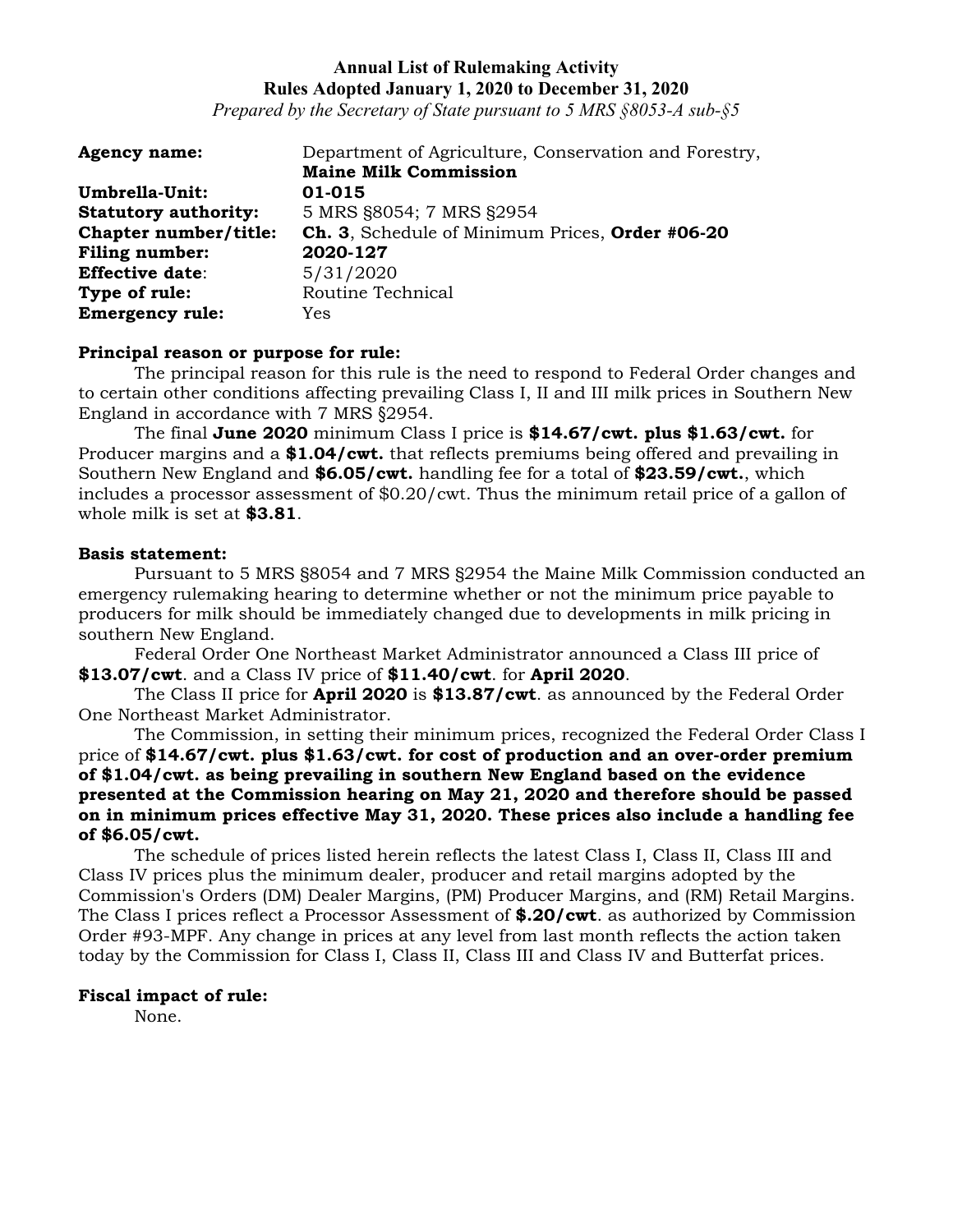*Prepared by the Secretary of State pursuant to 5 MRS §8053-A sub-§5*

| <b>Agency name:</b>         | Department of Agriculture, Conservation and Forestry, |
|-----------------------------|-------------------------------------------------------|
|                             | <b>Maine Milk Commission</b>                          |
| Umbrella-Unit:              | 01-015                                                |
| <b>Statutory authority:</b> | 5 MRS §8054; 7 MRS §2954                              |
| Chapter number/title:       | Ch. 3, Schedule of Minimum Prices, Order #07-20       |
| <b>Filing number:</b>       | 2020-142                                              |
| <b>Effective date:</b>      | 6/28/2020                                             |
| Type of rule:               | Routine Technical                                     |
| <b>Emergency rule:</b>      | Yes                                                   |

### **Principal reason or purpose for rule:**

The principal reason for this rule is the need to respond to Federal Order changes and to certain other conditions affecting prevailing Class I, II and III milk prices in Southern New England in accordance with 7 MRS §2954.

The final **July 2020** minimum Class I price is **\$19.81/cwt. plus \$1.63/cwt.** for Producer margins and a **\$1.04/cwt.** that reflects premiums being offered and prevailing in Southern New England and **\$1.40/cwt.** handling fee for a total of **\$24.08/cwt.**, which includes a processor assessment of \$0.20/cwt. Thus the minimum retail price of a gallon of whole milk is set at **\$3.87**.

### **Basis statement:**

Pursuant to 5 MRS §8054 and 7 MRS §2954 the Maine Milk Commission conducted an emergency rulemaking hearing to determine whether or not the minimum price payable to producers for milk should be immediately changed due to developments in milk pricing in southern New England.

Federal Order One Northeast Market Administrator announced a Class III price of **\$12.14/cwt**. and a Class IV price of **\$10.67/cwt**. for **May 2020**.

The Class II price for **May 2020** is **\$12.30/cwt**. as announced by the Federal Order One Northeast Market Administrator.

The Commission, in setting their minimum prices, recognized the Federal Order Class I price of **\$19.81/cwt. plus \$1.63/cwt. for cost of production and an over-order premium of \$1.04/cwt. as being prevailing in southern New England based on the evidence presented at the Commission hearing on June 18, 2020 and therefore should be passed on in minimum prices effective June 28, 2020. These prices also include a handling fee of \$1.40/cwt.**

The schedule of prices listed herein reflects the latest Class I, Class II, Class III and Class IV prices plus the minimum dealer, producer and retail margins adopted by the Commission's Orders (DM) Dealer Margins, (PM) Producer Margins, and (RM) Retail Margins. The Class I prices reflect a Processor Assessment of **\$.20/cwt**. as authorized by Commission Order #93-MPF. Any change in prices at any level from last month reflects the action taken today by the Commission for Class I, Class II, Class III and Class IV and Butterfat prices.

#### **Fiscal impact of rule:**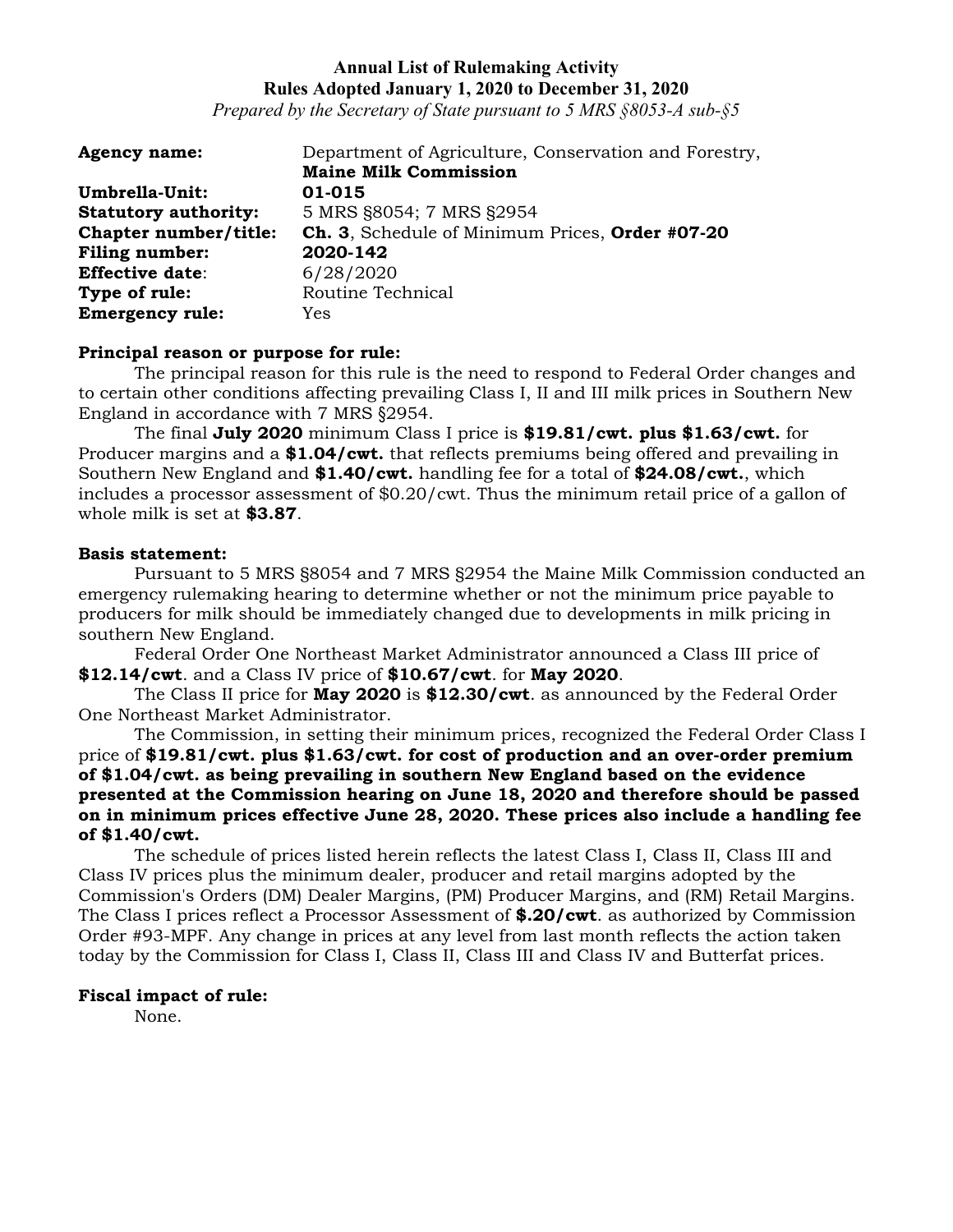*Prepared by the Secretary of State pursuant to 5 MRS §8053-A sub-§5*

| <b>Agency name:</b>         | Department of Agriculture, Conservation and Forestry, |
|-----------------------------|-------------------------------------------------------|
|                             | <b>Maine Milk Commission</b>                          |
| Umbrella-Unit:              | 01-015                                                |
| <b>Statutory authority:</b> | 5 MRS §8054; 7 MRS §2954                              |
| Chapter number/title:       | Ch. 3, Schedule of Minimum Prices, Order #08-20       |
| <b>Filing number:</b>       | 2020-170                                              |
| <b>Effective date:</b>      | 8/2/2020                                              |
| Type of rule:               | Routine Technical                                     |
| <b>Emergency rule:</b>      | Yes                                                   |

### **Principal reason or purpose for rule:**

The principal reason for this rule is the need to respond to Federal Order changes and to certain other conditions affecting prevailing Class I, II and III milk prices in Southern New England in accordance with 7 MRS §2954.

The final **August 2020** minimum Class I price is **\$23.03/cwt. plus \$1.63/cwt.** for Producer margins and a **\$1.04/cwt.** that reflects premiums being offered and prevailing in Southern New England and **\$0.47/cwt.** handling fee for a total of **\$26.37/cwt.**, which includes a processor assessment of \$0.20/cwt. Thus the minimum retail price of a gallon of whole milk is set at **\$4.09**.

### **Basis statement:**

Pursuant to 5 MRS §8054 and 7 MRS §2954 the Maine Milk Commission conducted an emergency rulemaking hearing to determine whether or not the minimum price payable to producers for milk should be immediately changed due to developments in milk pricing in southern New England.

Federal Order One Northeast Market Administrator announced a Class III price of **\$21.04/cwt**. and a Class IV price of **\$12.90/cwt**. for **June 2020**.

The Class II price for **June 2020** is **\$12.99/cwt**. as announced by the Federal Order One Northeast Market Administrator.

The Commission, in setting their minimum prices, recognized the Federal Order Class I price of **\$23.03/cwt. plus \$1.63/cwt. for cost of production and an over-order premium of \$1.04/cwt. as being prevailing in southern New England based on the evidence presented at the Commission hearing on July 23, 2020 and therefore should be passed on in minimum prices effective August 2, 2020. These prices also include a handling fee of \$0.47/cwt.**

The schedule of prices listed herein reflects the latest Class I, Class II, Class III and Class IV prices plus the minimum dealer, producer and retail margins adopted by the Commission's Orders (DM) Dealer Margins, (PM) Producer Margins, and (RM) Retail Margins. The Class I prices reflect a Processor Assessment of **\$.20/cwt**. as authorized by Commission Order #93-MPF. Any change in prices at any level from last month reflects the action taken today by the Commission for Class I, Class II, Class III and Class IV and Butterfat prices.

#### **Fiscal impact of rule:**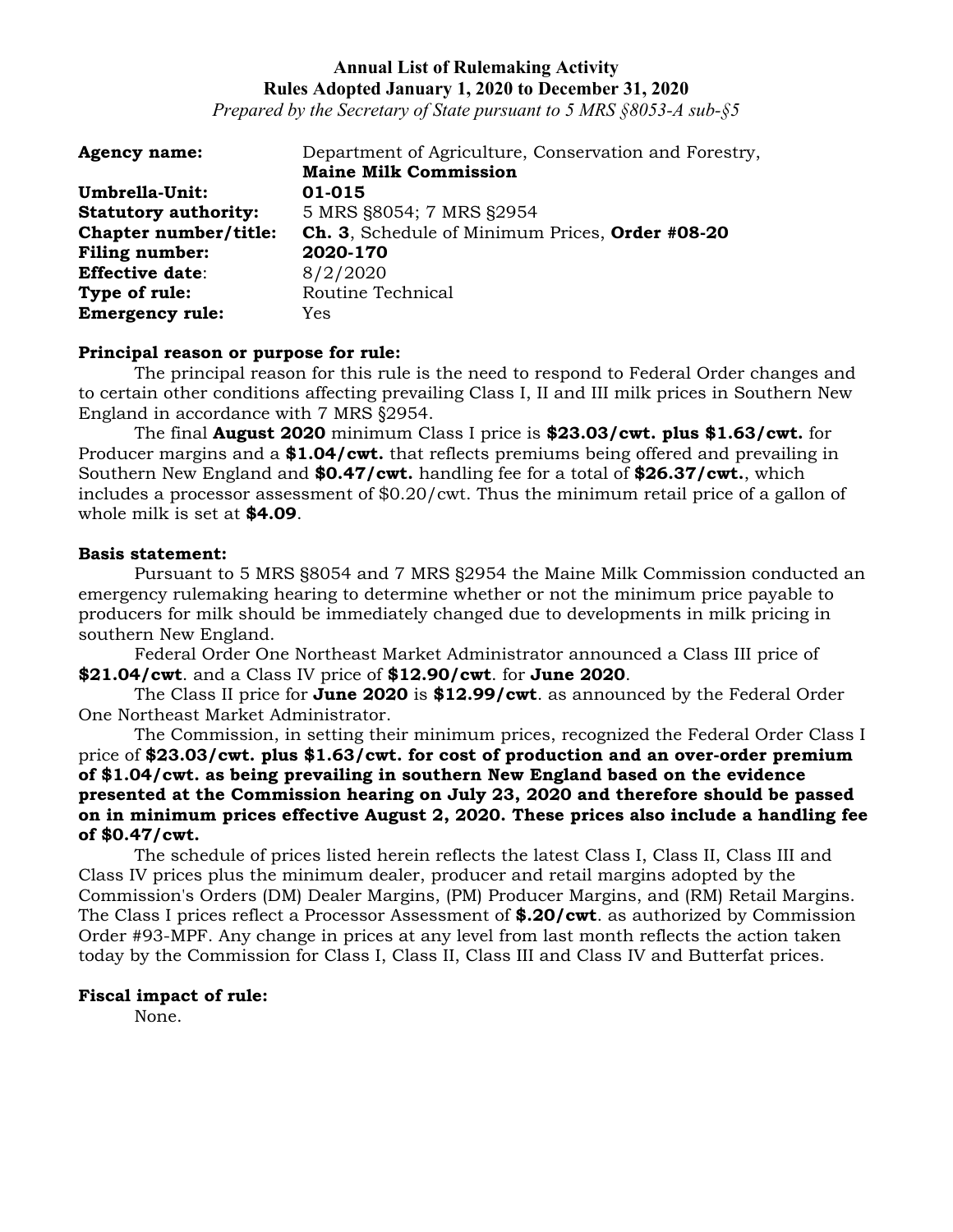*Prepared by the Secretary of State pursuant to 5 MRS §8053-A sub-§5*

| <b>Agency name:</b>         | Department of Agriculture, Conservation and Forestry, |
|-----------------------------|-------------------------------------------------------|
|                             | <b>Maine Milk Commission</b>                          |
| Umbrella-Unit:              | 01-015                                                |
| <b>Statutory authority:</b> | 5 MRS §8054; 7 MRS §2954                              |
| Chapter number/title:       | Ch. 3, Schedule of Minimum Prices, Order #09-20       |
| <b>Filing number:</b>       | 2020-192                                              |
| <b>Effective date:</b>      | 8/30/2020                                             |
| Type of rule:               | Routine Technical                                     |
| <b>Emergency rule:</b>      | Yes                                                   |

### **Principal reason or purpose for rule:**

The principal reason for this rule is the need to respond to Federal Order changes and to certain other conditions affecting prevailing Class I, II and III milk prices in Southern New England in accordance with 7 MRS §2954.

The final **September 2020** minimum Class I price is **\$21.69/cwt. plus \$1.63/cwt.** for Producer margins and a **\$1.04/cwt.** that reflects premiums being offered and prevailing in Southern New England and **\$0.47/cwt.** handling fee for a total of **\$25.03/cwt.**, which includes a processor assessment of \$0.20/cwt. Thus the minimum retail price of a gallon of whole milk is set at **\$3.98**.

### **Basis statement:**

Pursuant to 5 MRS §8054 and 7 MRS §2954 the Maine Milk Commission conducted an emergency rulemaking hearing to determine whether or not the minimum price payable to producers for milk should be immediately changed due to developments in milk pricing in southern New England.

Federal Order One Northeast Market Administrator announced a Class III price of **\$24.54/cwt**. and a Class IV price of **\$13.76/cwt**. for **July 2020**.

The Class II price for **July 2020** is **\$13.79/cwt**. as announced by the Federal Order One Northeast Market Administrator.

The Commission, in setting their minimum prices, recognized the Federal Order Class I price of **\$21.69/cwt. plus \$1.63/cwt. for cost of production and an over-order premium of \$1.04/cwt. as being prevailing in southern New England based on the evidence presented at the Commission hearing on August 20, 2020 and therefore should be passed on in minimum prices effective August 30, 2020. These prices also include a handling fee of \$0.47/cwt.**

The schedule of prices listed herein reflects the latest Class I, Class II, Class III and Class IV prices plus the minimum dealer, producer and retail margins adopted by the Commission's Orders (DM) Dealer Margins, (PM) Producer Margins, and (RM) Retail Margins. The Class I prices reflect a Processor Assessment of **\$.20/cwt**. as authorized by Commission Order #93-MPF. Any change in prices at any level from last month reflects the action taken today by the Commission for Class I, Class II, Class III and Class IV and Butterfat prices.

#### **Fiscal impact of rule:**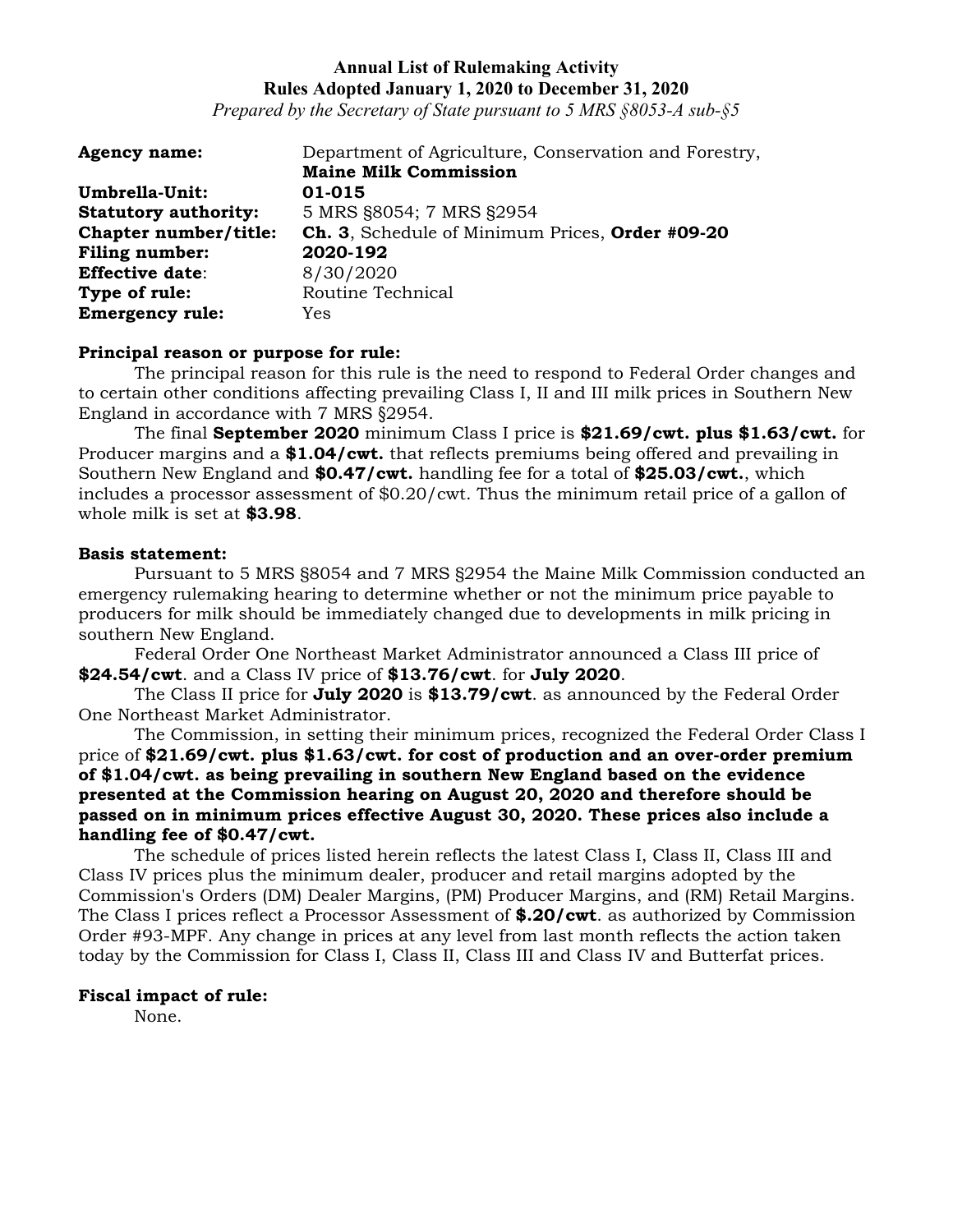*Prepared by the Secretary of State pursuant to 5 MRS §8053-A sub-§5*

| <b>Agency name:</b>         | Department of Agriculture, Conservation and Forestry, |
|-----------------------------|-------------------------------------------------------|
|                             | <b>Maine Milk Commission</b>                          |
| Umbrella-Unit:              | 01-015                                                |
| <b>Statutory authority:</b> | 5 MRS §8054; 7 MRS §2954                              |
| Chapter number/title:       | Ch. 3, Schedule of Minimum Prices, Order #10-20       |
| <b>Filing number:</b>       | 2020-211                                              |
| <b>Effective date:</b>      | 10/4/2020                                             |
| Type of rule:               | Routine Technical                                     |
| <b>Emergency rule:</b>      | Yes                                                   |

### **Principal reason or purpose for rule:**

The principal reason for this rule is the need to respond to Federal Order changes and to certain other conditions affecting prevailing Class I, II and III milk prices in Southern New England in accordance with 7 MRS §2954.

The final **October 2020** minimum Class I price is **\$18.45/cwt. plus \$1.63/cwt.** for Producer margins and a **\$1.04/cwt.** that reflects premiums being offered and prevailing in Southern New England and **\$2.79/cwt.** handling fee for a total of **\$24.11/cwt.**, which includes a processor assessment of \$0.20/cwt. Thus the minimum retail price of a gallon of whole milk is set at **\$3.88**.

### **Basis statement:**

Pursuant to 5 MRS §8054 and 7 MRS §2954 the Maine Milk Commission conducted an emergency rulemaking hearing to determine whether or not the minimum price payable to producers for milk should be immediately changed due to developments in milk pricing in southern New England.

Federal Order One Northeast Market Administrator announced a Class III price of **\$19.77/cwt**. and a Class IV price of **\$12.53/cwt**. for **August 2020**.

The Class II price for **August 2020** is **\$13.27/cwt**. as announced by the Federal Order One Northeast Market Administrator.

The Commission, in setting their minimum prices, recognized the Federal Order Class I price of **\$18.45/cwt. plus \$1.63/cwt. for cost of production and an over-order premium of \$1.04/cwt. as being prevailing in southern New England based on the evidence presented at the Commission hearing on September 24, 2020 and therefore should be passed on in minimum prices effective October 4, 2020. These prices also include a handling fee of \$2.79/cwt.**

The schedule of prices listed herein reflects the latest Class I, Class II, Class III and Class IV prices plus the minimum dealer, producer and retail margins adopted by the Commission's Orders (DM) Dealer Margins, (PM) Producer Margins, and (RM) Retail Margins. The Class I prices reflect a Processor Assessment of **\$.20/cwt**. as authorized by Commission Order #93-MPF. Any change in prices at any level from last month reflects the action taken today by the Commission for Class I, Class II, Class III and Class IV and Butterfat prices.

### **Fiscal impact of rule:**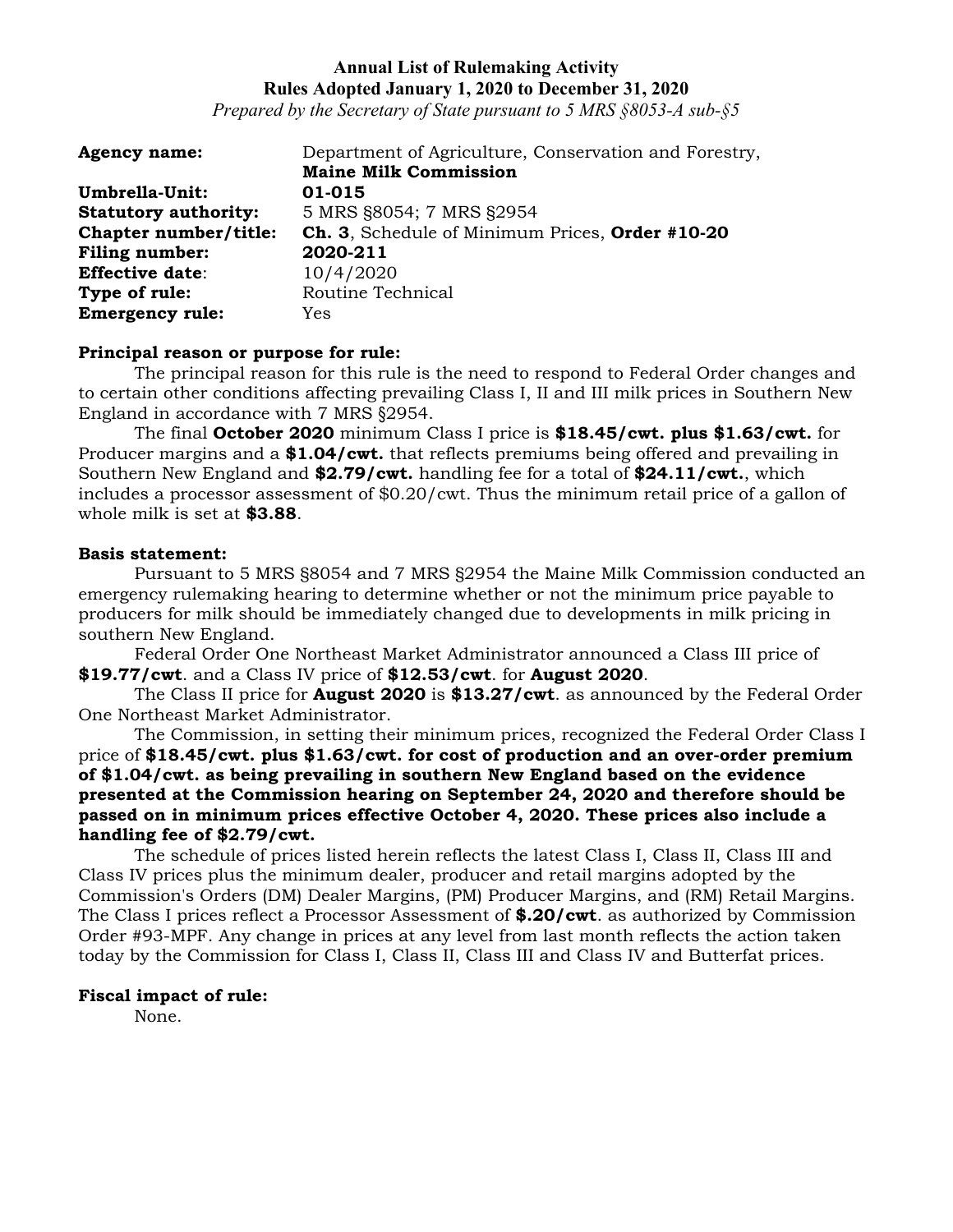*Prepared by the Secretary of State pursuant to 5 MRS §8053-A sub-§5*

| <b>Agency name:</b>         | Department of Agriculture, Conservation and Forestry, |
|-----------------------------|-------------------------------------------------------|
|                             | <b>Maine Milk Commission</b>                          |
| Umbrella-Unit:              | 01-015                                                |
| <b>Statutory authority:</b> | 5 MRS §8054; 7 MRS §2954                              |
| Chapter number/title:       | Ch. 3, Schedule of Minimum Prices, Order #11-20       |
| <b>Filing number:</b>       | 2020-224                                              |
| <b>Effective date:</b>      | 11/1/2020                                             |
| Type of rule:               | Routine Technical                                     |
| <b>Emergency rule:</b>      | Yes                                                   |

### **Principal reason or purpose for rule:**

The principal reason for this rule is the need to respond to Federal Order changes and to certain other conditions affecting prevailing Class I, II and III milk prices in Southern New England in accordance with 7 MRS §2954.

The final **November 2020** minimum Class I price is **\$21.29/cwt. plus \$1.63/cwt.** for Producer margins and a **\$1.04/cwt.** that reflects premiums being offered and prevailing in Southern New England and **\$0.47/cwt.** handling fee for a total of **\$24.63/cwt.**, which includes a processor assessment of \$0.20/cwt. Thus the minimum retail price of a gallon of whole milk is set at **\$3.93**.

### **Basis statement:**

Pursuant to 5 MRS §8054 and 7 MRS §2954 the Maine Milk Commission conducted an emergency rulemaking hearing to determine whether or not the minimum price payable to producers for milk should be immediately changed due to developments in milk pricing in southern New England.

Federal Order One Northeast Market Administrator announced a Class III price of **\$16.43/cwt**. and a Class IV price of **\$12.75/cwt**. for **September 2020**.

The Class II price for **September 2020** is **\$13.16/cwt**. as announced by the Federal Order One Northeast Market Administrator.

The Commission, in setting their minimum prices, recognized the Federal Order Class I price of **\$21.29/cwt. plus \$1.63/cwt. for cost of production and an over-order premium of \$1.04/cwt. as being prevailing in southern New England based on the evidence presented at the Commission hearing on October 22, 2020 and therefore should be passed on in minimum prices effective November 1, 2020. These prices also include a handling fee of \$0.47/cwt.**

The schedule of prices listed herein reflects the latest Class I, Class II, Class III and Class IV prices plus the minimum dealer, producer and retail margins adopted by the Commission's Orders (DM) Dealer Margins, (PM) Producer Margins, and (RM) Retail Margins. The Class I prices reflect a Processor Assessment of **\$.20/cwt**. as authorized by Commission Order #93-MPF. Any change in prices at any level from last month reflects the action taken today by the Commission for Class I, Class II, Class III and Class IV and Butterfat prices.

### **Fiscal impact of rule:**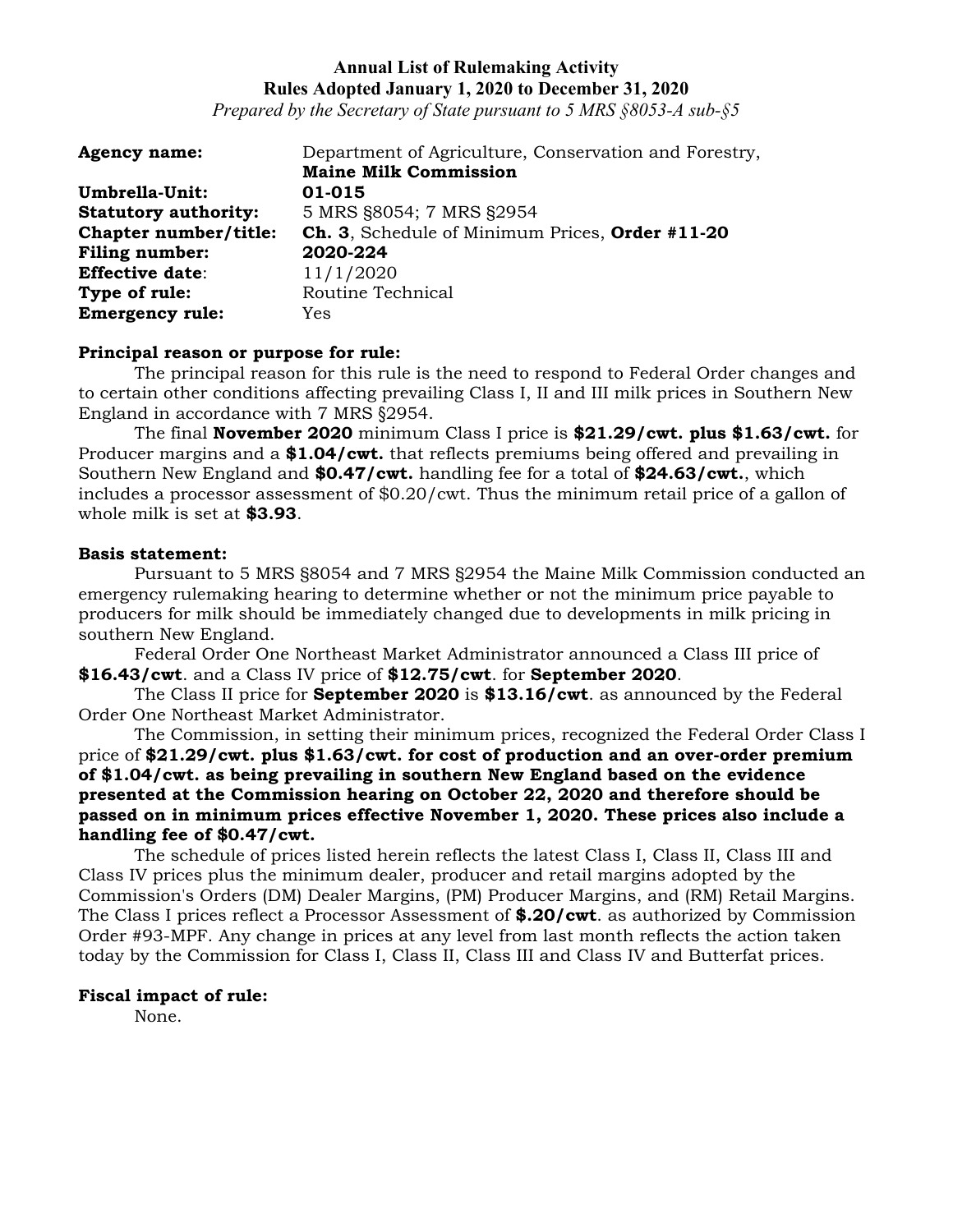*Prepared by the Secretary of State pursuant to 5 MRS §8053-A sub-§5*

| <b>Agency name:</b>         | Department of Agriculture, Conservation and Forestry, |
|-----------------------------|-------------------------------------------------------|
|                             | <b>Maine Milk Commission</b>                          |
| Umbrella-Unit:              | 01-015                                                |
| <b>Statutory authority:</b> | 5 MRS §8054; 7 MRS §2954                              |
| Chapter number/title:       | Ch. 3, Schedule of Minimum Prices, Order #12-20       |
| <b>Filing number:</b>       | 2020-235                                              |
| <b>Effective date:</b>      | 11/29/2020                                            |
| Type of rule:               | Routine Technical                                     |
| <b>Emergency rule:</b>      | Yes                                                   |

### **Principal reason or purpose for rule:**

The principal reason for this rule is the need to respond to Federal Order changes and to certain other conditions affecting prevailing Class I, II and III milk prices in Southern New England in accordance with 7 MRS §2954.

The final **December 2020** minimum Class I price is **\$23.12/cwt. plus \$1.63/cwt.** for Producer margins and a **\$1.04/cwt.** that reflects premiums being offered and prevailing in Southern New England and **\$0.47/cwt.** handling fee for a total of **\$26.46/cwt.**, which includes a processor assessment of \$0.20/cwt. Thus the minimum retail price of a gallon of whole milk is set at **\$4.10**.

### **Basis statement:**

Pursuant to 5 MRS §8054 and 7 MRS §2954 the Maine Milk Commission conducted an emergency rulemaking hearing to determine whether or not the minimum price payable to producers for milk should be immediately changed due to developments in milk pricing in southern New England.

Federal Order One Northeast Market Administrator announced a Class III price of **\$21.61/cwt**. and a Class IV price of **\$13.47/cwt**. for **October 2020**.

The Class II price for **October 2020** is **\$13.63/cwt**. as announced by the Federal Order One Northeast Market Administrator.

The Commission, in setting their minimum prices, recognized the Federal Order Class I price of **\$22.12/cwt. plus \$1.63/cwt. for cost of production and an over-order premium of \$1.04/cwt. as being prevailing in southern New England based on the evidence presented at the Commission hearing on November 19, 2020 and therefore should be passed on in minimum prices effective November 29, 2020. These prices also include a handling fee of \$0.47/cwt.**

The schedule of prices listed herein reflects the latest Class I, Class II, Class III and Class IV prices plus the minimum dealer, producer and retail margins adopted by the Commission's Orders (DM) Dealer Margins, (PM) Producer Margins, and (RM) Retail Margins. The Class I prices reflect a Processor Assessment of **\$.20/cwt**. as authorized by Commission Order #93-MPF. Any change in prices at any level from last month reflects the action taken today by the Commission for Class I, Class II, Class III and Class IV and Butterfat prices.

#### **Fiscal impact of rule:**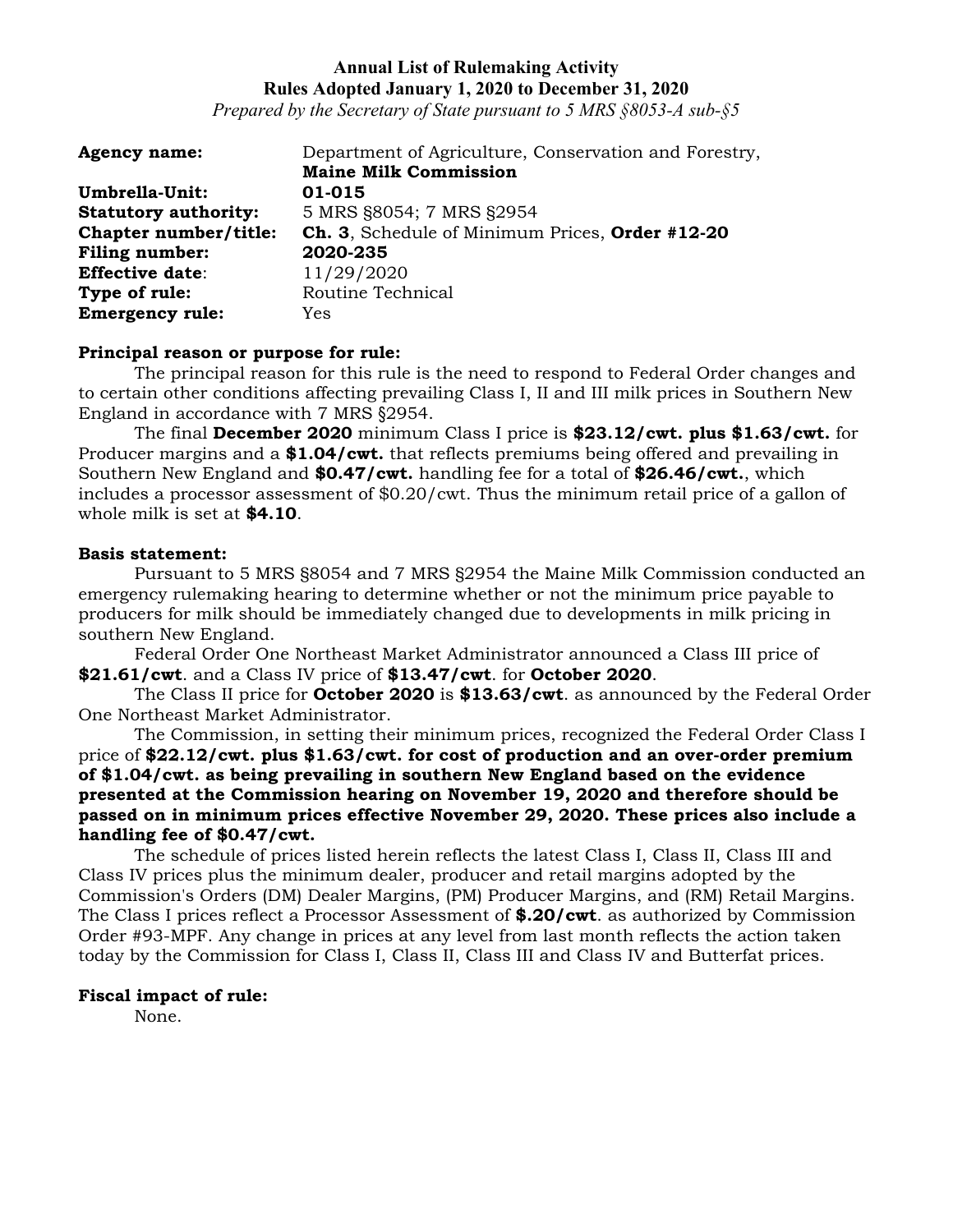*Prepared by the Secretary of State pursuant to 5 MRS §8053-A sub-§5*

| <b>Agency name:</b>         | Department of Agriculture, Conservation and Forestry, |
|-----------------------------|-------------------------------------------------------|
|                             | <b>Maine Milk Commission</b>                          |
| Umbrella-Unit:              | 01-015                                                |
| <b>Statutory authority:</b> | 5 MRS §8054; 7 MRS §2954                              |
| Chapter number/title:       | Ch. 3, Schedule of Minimum Prices, Order #01-21       |
| <b>Filing number:</b>       | 2020-256                                              |
| <b>Effective date:</b>      | 1/3/2021                                              |
| Type of rule:               | Routine Technical                                     |
| <b>Emergency rule:</b>      | Yes                                                   |

### **Principal reason or purpose for rule:**

The principal reason for this rule is the need to respond to Federal Order changes and to certain other conditions affecting prevailing Class I, II and III milk prices in Southern New England in accordance with 7 MRS §2954.

The final **January 2021** minimum Class I price is **\$18.39/cwt. plus \$1.63/cwt.** for Producer margins and a **\$1.04/cwt.** that reflects premiums being offered and prevailing in Southern New England and **\$0.47/cwt.** handling fee for a total of **\$24.05/cwt.**, which includes a processor assessment of \$0.20/cwt. Thus the minimum retail price of a gallon of whole milk is set at **\$3.87**.

#### **Basis statement:**

Pursuant to 5 MRS §8054 and 7 MRS §2954 the Maine Milk Commission conducted an emergency rulemaking hearing to determine whether or not the minimum price payable to producers for milk should be immediately changed due to developments in milk pricing in southern New England.

Federal Order One Northeast Market Administrator announced a Class III price of **\$23.34/cwt**. and a Class IV price of **\$13.30/cwt**. for **November 2020**.

The Class II price for **November 2020** is **\$13.86/cwt**. as announced by theFederal Order One Northeast Market Administrator.

The Commission, in setting their minimum prices, recognized the Federal Order Class I price of **\$18.39/cwt. plus \$1.63/cwt. for cost of production and an overorder premium of \$1.04/cwt. as being prevailing in southern New England based on the evidence presented at the Commission hearing on December 23, 2020 and therefore should be passed on in minimum prices effective January 3, 2021. These prices also include a handling fee of \$2.79/cwt.**

The schedule of prices listed herein reflects the latest Class I, Class II, Class III and Class IV prices plus the minimum dealer, producer and retail margins adopted by the Commission's Orders (DM) Dealer Margins, (PM) Producer Margins, and (RM) Retail Margins. The Class I prices reflect a Processor Assessment of **\$.20/cwt**. as authorized by Commission Order #93-MPF. Any change in prices at any level from last month reflects the action taken today by the Commission for Class I, Class II, Class III and Class IV and Butterfat prices.

### **Fiscal impact of rule:**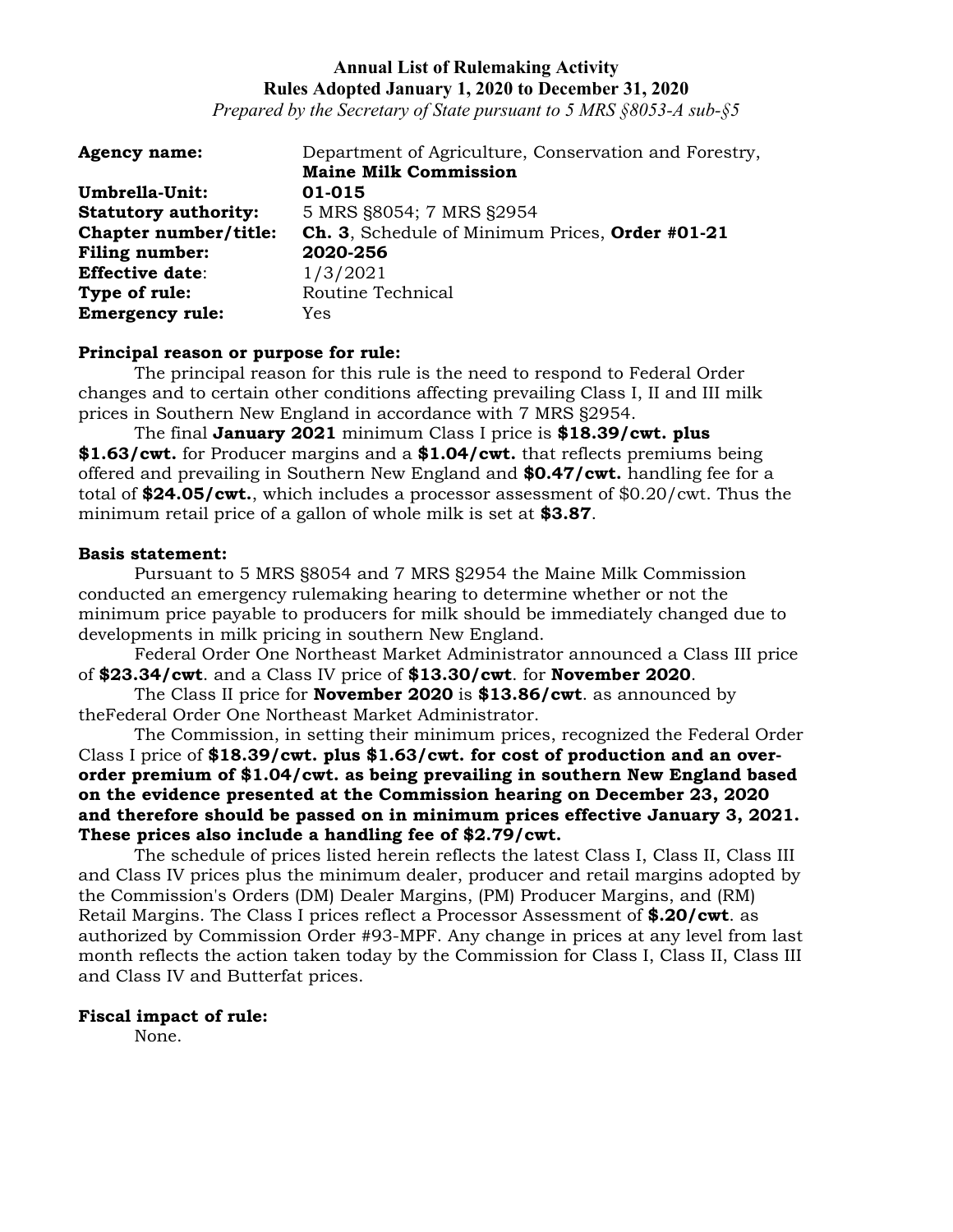*Prepared by the Secretary of State pursuant to 5 MRS §8053-A sub-§5*

| <b>Agency name:</b>         | Department of Agriculture, Conservation and Forestry, |
|-----------------------------|-------------------------------------------------------|
|                             | <b>Maine Milk Commission</b>                          |
| Umbrella-Unit:              | 01-015                                                |
| <b>Statutory authority:</b> | 5 MRS §8054; 7 MRS §2954                              |
| Chapter number/title:       | Ch. 27, Retail Margins                                |
| Filing number:              | 2020-063                                              |
| <b>Effective date:</b>      | 4/1/2020                                              |
| Type of rule:               | Routine Technical                                     |
| <b>Emergency rule:</b>      | No                                                    |

### **Principal reason or purpose for rule:**

The principal reason for this rule is the need to establish retail margins for milk sold within the State of Maine in accordance with 7 MRS §2954 using information from the latest Retain Margins study.

### **Basis statement:**

A public hearing on this rule was held on February 20, 2020, and a written comment period was open through March 3, 2020. A representative from Herbein & Co. presented the results of the retail margin study at the public hearing. No testimony was offered nor were written comments received. The Commission voted to adopt the new retail margins at their meeting held on March 19, 2020.

# **Fiscal impact of rule:**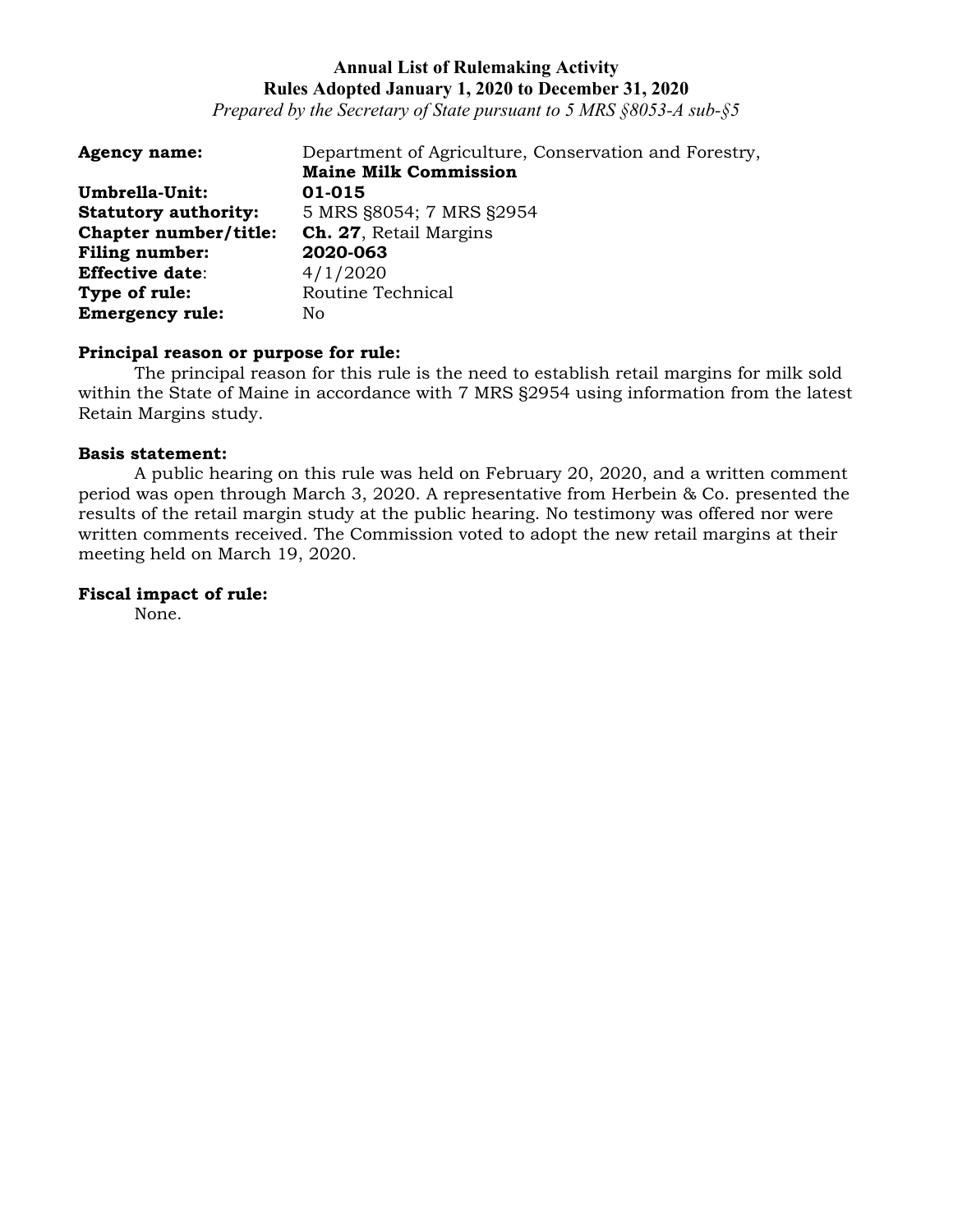*Prepared by the Secretary of State pursuant to 5 MRS §8053-A sub-§5*

| <b>Agency name:</b>         | Department of Agriculture, Conservation and Forestry, |
|-----------------------------|-------------------------------------------------------|
|                             | <b>Maine State Harness Racing Commission</b>          |
| Umbrella-Unit:              | 01-017                                                |
| <b>Statutory authority:</b> | 8 MRS §279-A                                          |
| Chapter number/title:       | Ch. 1, Administration                                 |
| <b>Filing number:</b>       | 2020-112                                              |
| <b>Effective date:</b>      | 5/1/2020                                              |
| Type of rule:               | Routine Technical                                     |
| <b>Emergency rule:</b>      | Yes                                                   |

### **Principal reason or purpose for rule:**

During the COVID-19 pandemic, with the entire harness racing industry shut and no prospects for income, the Commission reasoned it was reasonable to issue licenses to participants prior to receiving the license fee.

#### **Basis statement:**

8 MRS §263-A designates that the Commission is responsible for the adoption of rules related to the conduct of harness racing. The Commission has adopted rules pertaining to the licensing of participants, a component of harness racing, that is contained in ch. 1 of the Commission rules.

On March 31, 2020 the Commission issued an order suspending authorization to conduct harness racing meets as the result of the COVID-19 pandemic. The harness racing industry is particularly disrupted since the means of production, namely live horses, cannot be simply idled without the ongoing costs of maintaining their health. The cost of maintaining horses is particularly disrupted by the cancellation of harness racing meets since the industry was anticipating funding after a seasonal period of maintaining horses without income.

Therefore, to maintain the health and welfare of the horses utilized in the industry, the Commission wishes to free up cash flow of the participants by suspending the requirement that license applicants submit the application fee before a license can be issued. Consequently, the Commission has determined that the immediate adoption of these rules is necessary to mitigate an immediate threat to the general welfare of the industry and the Standardbred horses.

This emergency rule shall take effect on the date specified in the rule and will be in effect for ninety days subsequent to its effective date.

### **Fiscal impact of rule:**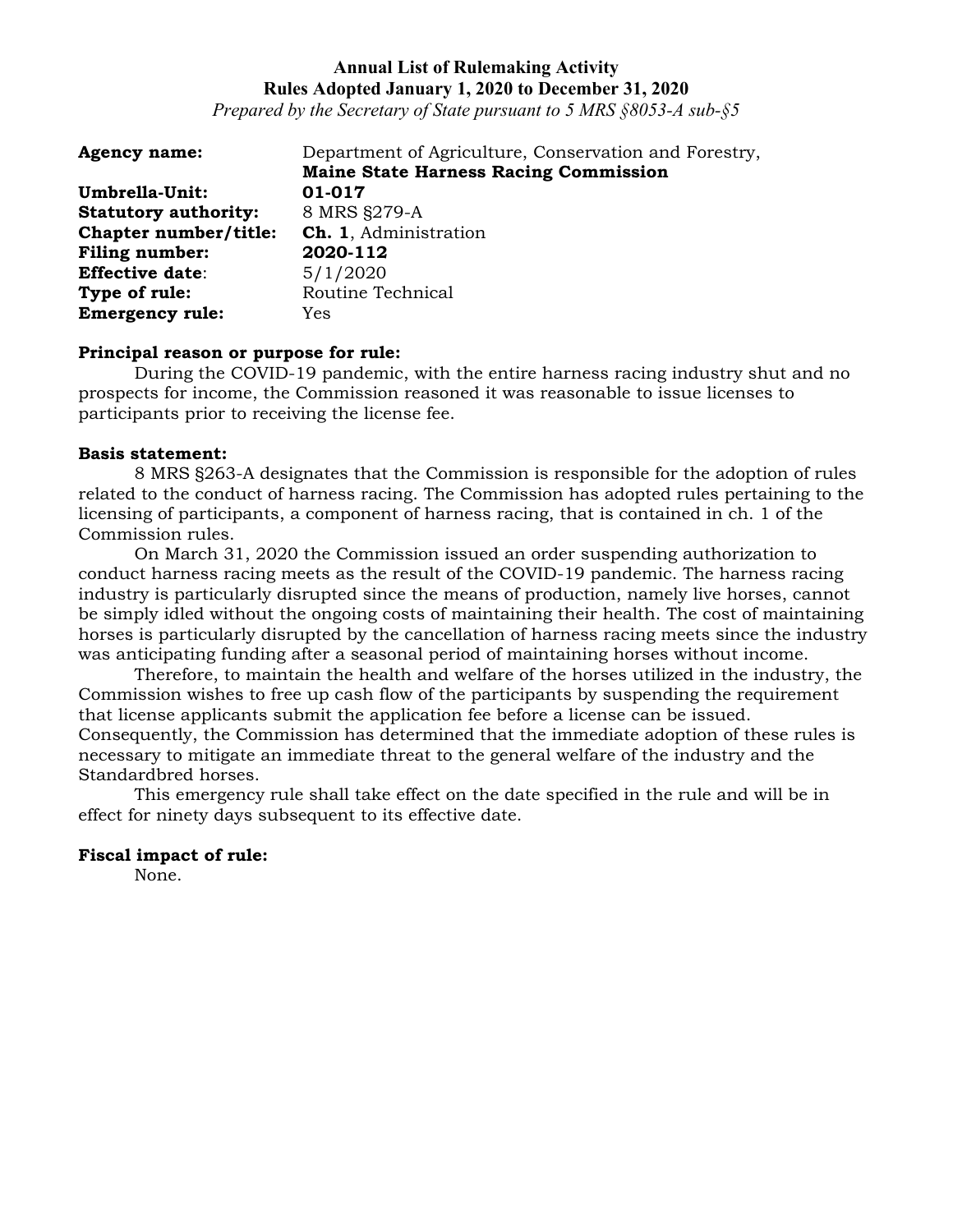*Prepared by the Secretary of State pursuant to 5 MRS §8053-A sub-§5*

| <b>Agency name:</b>         | Department of Agriculture, Conservation and Forestry, |
|-----------------------------|-------------------------------------------------------|
|                             | <b>Maine State Harness Racing Commission</b>          |
| Umbrella-Unit:              | 01-017                                                |
| <b>Statutory authority:</b> | 8 MRS §279-A                                          |
| Chapter number/title:       | Ch. 5, Tracks                                         |
| <b>Filing number:</b>       | 2020-171                                              |
| <b>Effective date:</b>      | 7/31/2020                                             |
| Type of rule:               | Routine Technical                                     |
| <b>Emergency rule:</b>      | Yes                                                   |

### **Principal reason or purpose for rule:**

With the COVID-19 pandemic all of the pari-mutuel fairs have cancelled for the 2020 racing season and have relinquished the race dates that have been awarded to them. This change in rule allows any association that has cancelled the races for 2020 to return purse money to the state and be redistributed to the tracks that are racing. The changes in rule is from August 1, 2020 through November 1, 2020.

#### **Basis statement:**

8 MRS §263-A designates that the Commission is responsible for the adoption of rules related to the conduct of harness racing. The Commission has adopted rules pertaining to the tracks, a component of harness racing, that are contained in ch. 5 of the Commission rules.

On July 28, 2020 the Commission issued an order suspending authorization to conduct harness racing meets as the result of the COVID-19 pandemic. The harness racing industry is particularly disrupted since the means of production, namely live horses, cannot be simply idled without the ongoing costs of maintaining their health. The cost of maintaining horses is particularly disrupted by the cancellation of harness racing meets since the industry was anticipating funding after a seasonal period of maintaining horses without income.

Therefore, to maintain the health and welfare of the horses utilized in the industry, the Commission believes that the interests of Maine's harness racing industry is best served by adopting an emergency amendment that speaks to situations in which multiple Maine tracks were awarded race dates and received purse funds but are unable to race due to a public health emergency. The rule amendment clarifies that tracks may request to carry over purse funds and return purse funds for redistribution to tracks that continue to race. Therefore, the Commission has determined that the immediate adoption of these rules is necessary to mitigate a current threat to the general welfare of the industry and the Standardbred horses.

Therefore, the Commission recognizes that the health and welfare of Maine's harness racing industry—and by extension—the health and welfare of Maine's Standardbred horses, constitute an emergency pursuant to 5 MRS §8054 and voted to temporarily waive the requirement for Commission approval of the base purse.

These emergency rules shall take effect on the dates specified in the rule and will be in effect for ninety days subsequent to their effective date.

#### **Fiscal impact of rule:**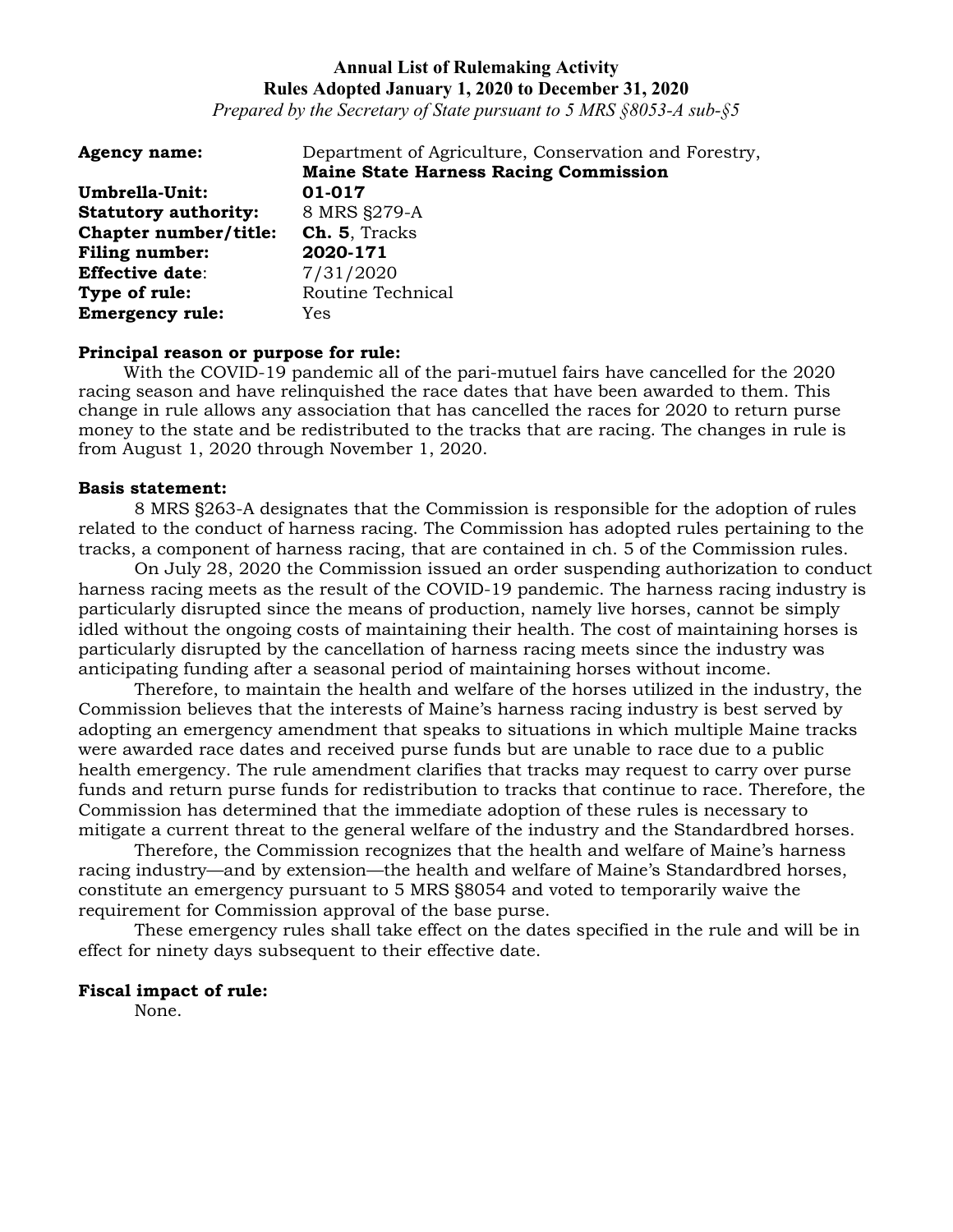*Prepared by the Secretary of State pursuant to 5 MRS §8053-A sub-§5*

| <b>Agency name:</b>         | Department of Agriculture, Conservation and Forestry,      |
|-----------------------------|------------------------------------------------------------|
|                             | <b>Maine State Harness Racing Commission</b>               |
| Umbrella-Unit:              | 01-017                                                     |
| <b>Statutory authority:</b> | 8 MRS §§ 263-A, 263-C, 264, 267-A, 268, 272-B, 272-C, 279, |
|                             | 279-A, 279-E, 281, 298 §279-A                              |
| Chapter number/title:       | Ch. 5, Tracks                                              |
| <b>Filing number:</b>       | 2020-249                                                   |
| <b>Effective date:</b>      | 12/22/2020                                                 |
| Type of rule:               | Routine Technical                                          |
| <b>Emergency rule:</b>      | No                                                         |

#### **Principal reason or purpose for rule:**

The statutory schedules and formulas for disbursing purse funds to tracks do not allow for adjustments necessary when tracks are unable to race, when a track closes or when a new track opens. This rule gives the Commission authority to make necessary adjustments while remaining true to the statutory intent of maintaining purse equity between all licensed tracks.

#### **Basis statement:**

The Maine State Harness Racing Commission is responsible for the adoption of rules related to the conduct of harness racing. The Commission proposed to amend CMR 01-017 ch. 5 for two principle reasons: 1) the Commission requires flexibility to adjust purse supplement distributions when circumstances result in inequity between tracks, and 2) tracks no longer play a role in submitting purse supplement assessments to the statewide association of horsemen pursuant 8 MRS §272-B. Therefore, rule language relating to submission of the assessments must be removed from the rule chapter that specifically details duties/responsibilities of licensed tracks. In addition to the two principle amendments, a handful of minor amendments were also considered by the Commission.

The Commission considered three verbal comments received during the public hearing on November 23, 2020, and three written comments received prior to the December 3 deadline. Based on the advice from legal counsel, the Commission determined that the "Department" manages disbursements in accordance with 8 MRS §263-C, and is therefore the correct term to reference in Section 5 of the rules when disbursements are made consistent with the statute or when a track closes. Conversely, the "Commission" is charged with public policy decisions relating to harness racing, and therefore is the correct entity to approve distributions that vary from the statute, which are all done in the context of approval of purse distribution plans. Consequently, the draft language was adjusted to codify this distinction more clearly.

The Commission found it advisable to 1) delete reference to "flush" toilets, since some fairs provide portable bathroom facilities, 2) to clarify that a speedometer on the starting car should be in working condition, and 3) to clarify that the ambulance requirement should be for the benefit of anyone in attendance at a licensed harness racing event.

The Commission did not agree with retaining certain components of section 7 relating to submitting purse supplement assessments to the statewide association of horsemen, because 1) tracks—which are the sole subject matter of ch. 5 — no longer have any role in the process, and 2) 8 MRS §272-B does not authorize the Commission to approve or disapprove the budget submitted by the statewide association.

At its December 11, 2020 meeting, the Commission found that the interests of Maine's harness racing industry were best served by adopting the amendments to ch. 5 with the revisions described herein.

### **Fiscal impact of rule:**

*(No response)*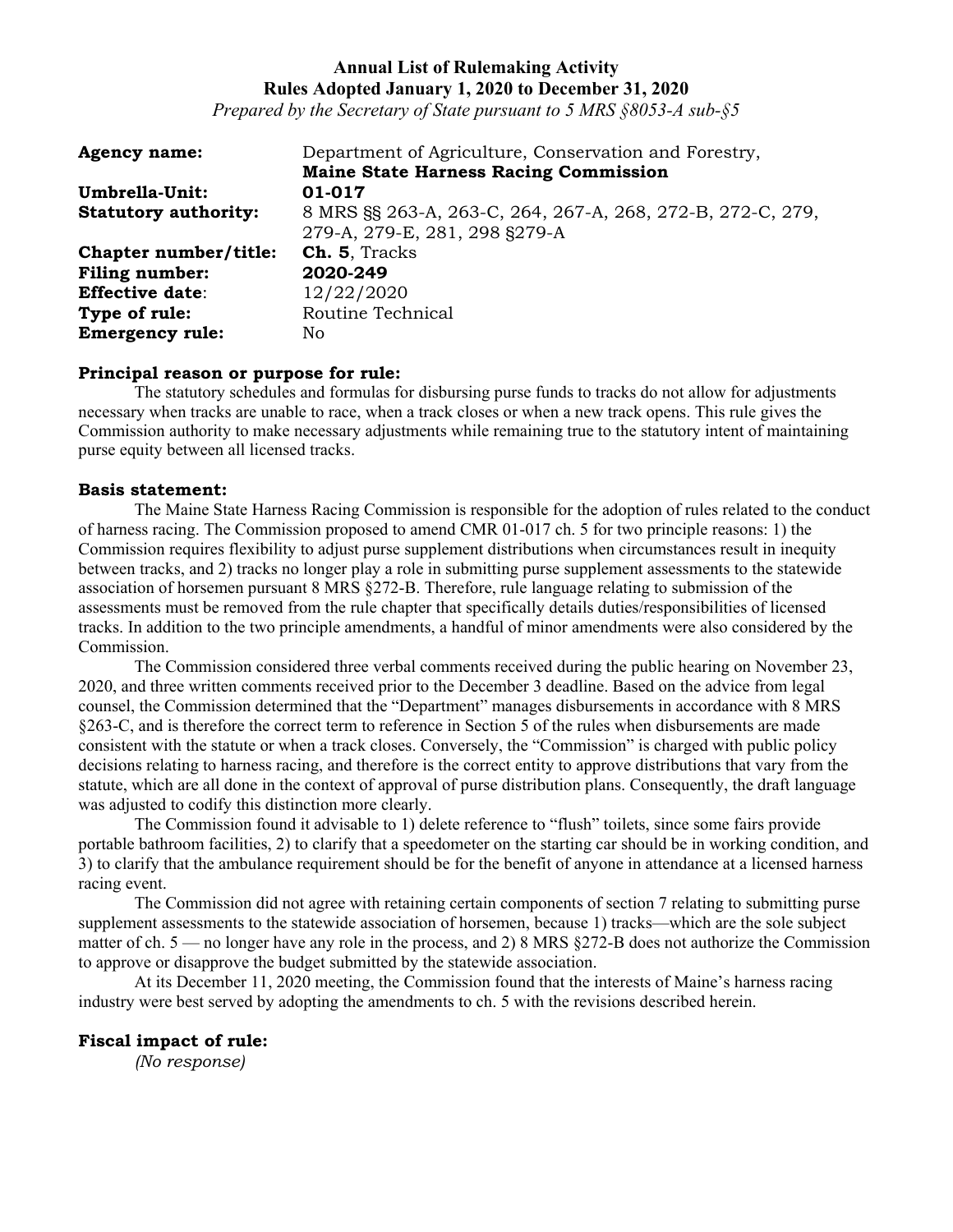*Prepared by the Secretary of State pursuant to 5 MRS §8053-A sub-§5*

| <b>Agency name:</b>         | Department of Agriculture, Conservation and Forestry, |
|-----------------------------|-------------------------------------------------------|
|                             | <b>Maine State Harness Racing Commission</b>          |
| Umbrella-Unit:              | 01-017                                                |
| <b>Statutory authority:</b> | 8 MRS §279-A                                          |
| Chapter number/title:       | Ch. 7, Racing                                         |
| Filing number:              | 2020-131                                              |
| <b>Effective date:</b>      | 6/1/2020                                              |
| Type of rule:               | Routine Technical                                     |
| <b>Emergency rule:</b>      | Yes                                                   |

### **Principal reason or purpose for rule:**

During the COVID-19 pandemic, with the entire harness racing industry shut down. A delayed start of the season for Maine horsemen has resulted in no income since December 2019. Consequently, the Commission reasoned it was appropriate to award purse money to the first six finishers in each race in order to provide economic benefits to greater number of horsemen, thereby providing monetary support for the care of horses.

#### **Basis statement:**

8 MRS §263-A designates that the Commission is responsible for the adoption of rules related to the conduct of harness racing. The Commission has adopted a rule pertaining to the standard purse distribution formula that is contained in ch. 7 of the Commission rules.

On March 31, 2020 the Commission issued an order suspending authorization to conduct harness racing meets as the result of the COVID-19 pandemic. The harness racing industry is particularly disrupted since the means of production, namely live horses, cannot be simply idled without the ongoing costs of maintaining their health. The cost of maintaining horses is particularly disrupted by the cancellation and delay of harness racing meets since the industry was anticipating funding after a seasonal period of maintaining horses without income.

Therefore, to maintain the health and welfare of the horses utilized in the industry, the Commission wishes to broaden the number of horsemen who receive income by reconfiguring the purse distribution so that the first six finishers all receive a portion of the purse. Therefore, the Commission has determined that the immediate adoption of these rules is necessary to mitigate a current threat to the general welfare of the industry and the Standardbred horses.

The Commission recognizes that the health and welfare of Maine's harness racing industry—and by extension—the health and welfare of Maine's Standardbred horses, constitute an emergency pursuant to 5 MRS §8054.

This emergency rule shall take effect immediately and will be in effect for ninety days.

### **Fiscal impact of rule:**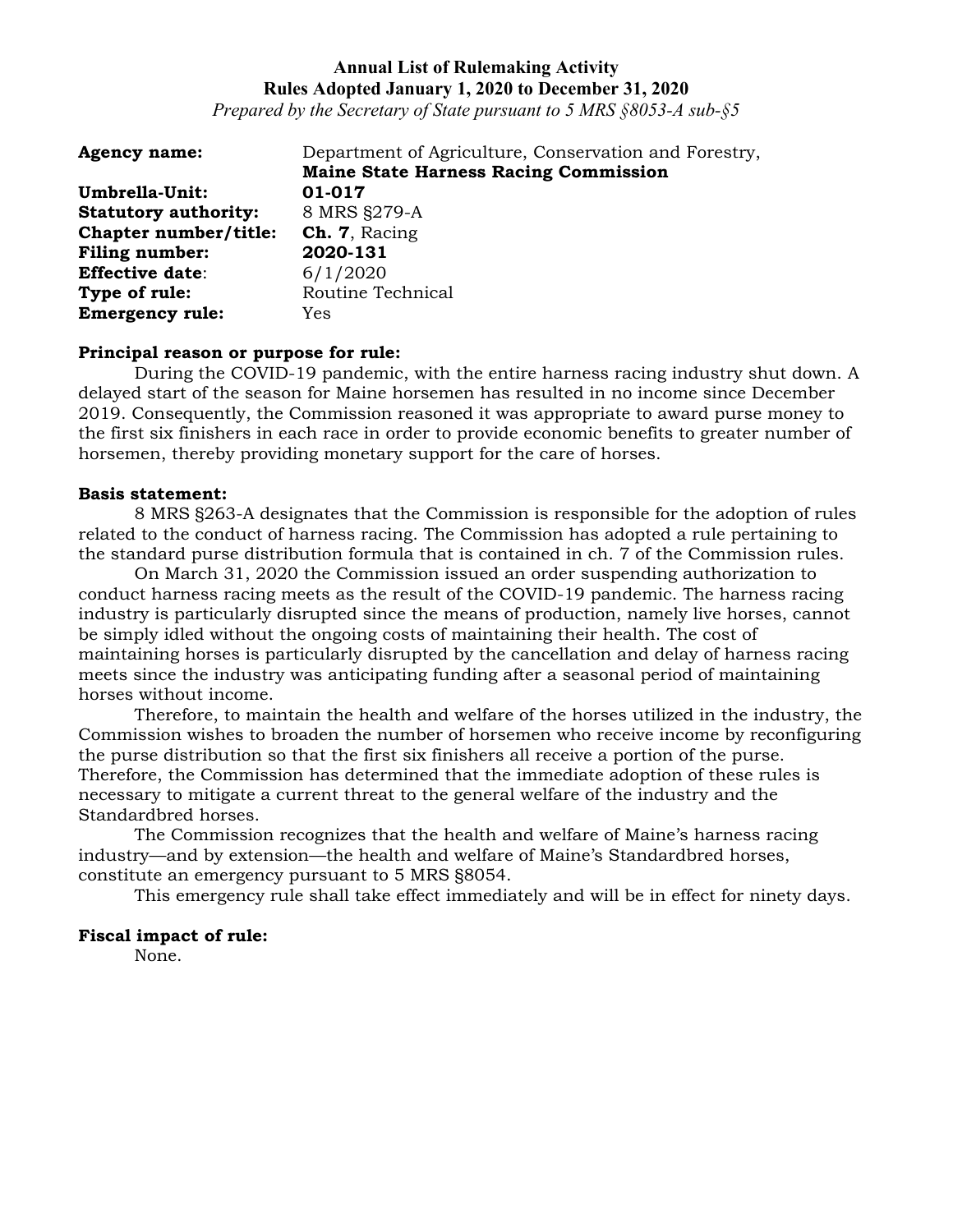*Prepared by the Secretary of State pursuant to 5 MRS §8053-A sub-§5*

| <b>Agency name:</b>         | Department of Agriculture, Conservation and Forestry, |
|-----------------------------|-------------------------------------------------------|
|                             | <b>Maine State Harness Racing Commission</b>          |
| Umbrella-Unit:              | 01-017                                                |
| <b>Statutory authority:</b> | 8 MRS §279-A                                          |
| Chapter number/title:       | Ch. 7, Racing                                         |
| Filing number:              | 2020-172                                              |
| <b>Effective date:</b>      | 7/31/2020                                             |
| Type of rule:               | Routine Technical                                     |
| <b>Emergency rule:</b>      | Yes                                                   |

#### **Principal reason or purpose for rule:**

To allow associations to make necessary changes to make it easier on them to offer live racing.

#### **Basis statement:**

8 MRS §263-A designates that the Commission is responsible for the adoption of rules related to the conduct of harness racing. The Commission has adopted a rule pertaining to the standard purse distribution formula that is contained in ch. 7 of the Commission rules.

On July 28, 2020 the Commission issued an order suspending authorization to conduct harness racing meets as the result of the COVID-19 pandemic. The harness racing industry is particularly disrupted since the means of production, namely live horses, cannot be simply idled without the ongoing costs of maintaining their health. The cost of maintaining horses is particularly disrupted by the cancellation and delay of harness racing meets since the industry was anticipating funding after a seasonal period of maintaining horses without income.

Therefore, to maintain the health and welfare of the horses utilized in the industry, the Commission believes that the interests of Maine's harness racing industry is best served by allowing licensed associations to charge a COVID-19 mitigation fee for racing. The Commission also agreed that—if a licensed track and the horsemen's association agree—they can use a different purse payment structure than that specified in sections 75 and 76. Therefore, the Commission has determined that the immediate adoption of these rules is necessary to mitigate a current threat to the general welfare of the industry and the Standardbred horses.

The Commission recognizes that the health and welfare of Maine's harness racing industry—and by extension—the health and welfare of Maine's Standardbred horses, constitute an emergency pursuant to 5 MRS §8054.

This emergency rule shall take effect immediately and will be in effect for ninety days.

#### **Fiscal impact of rule:**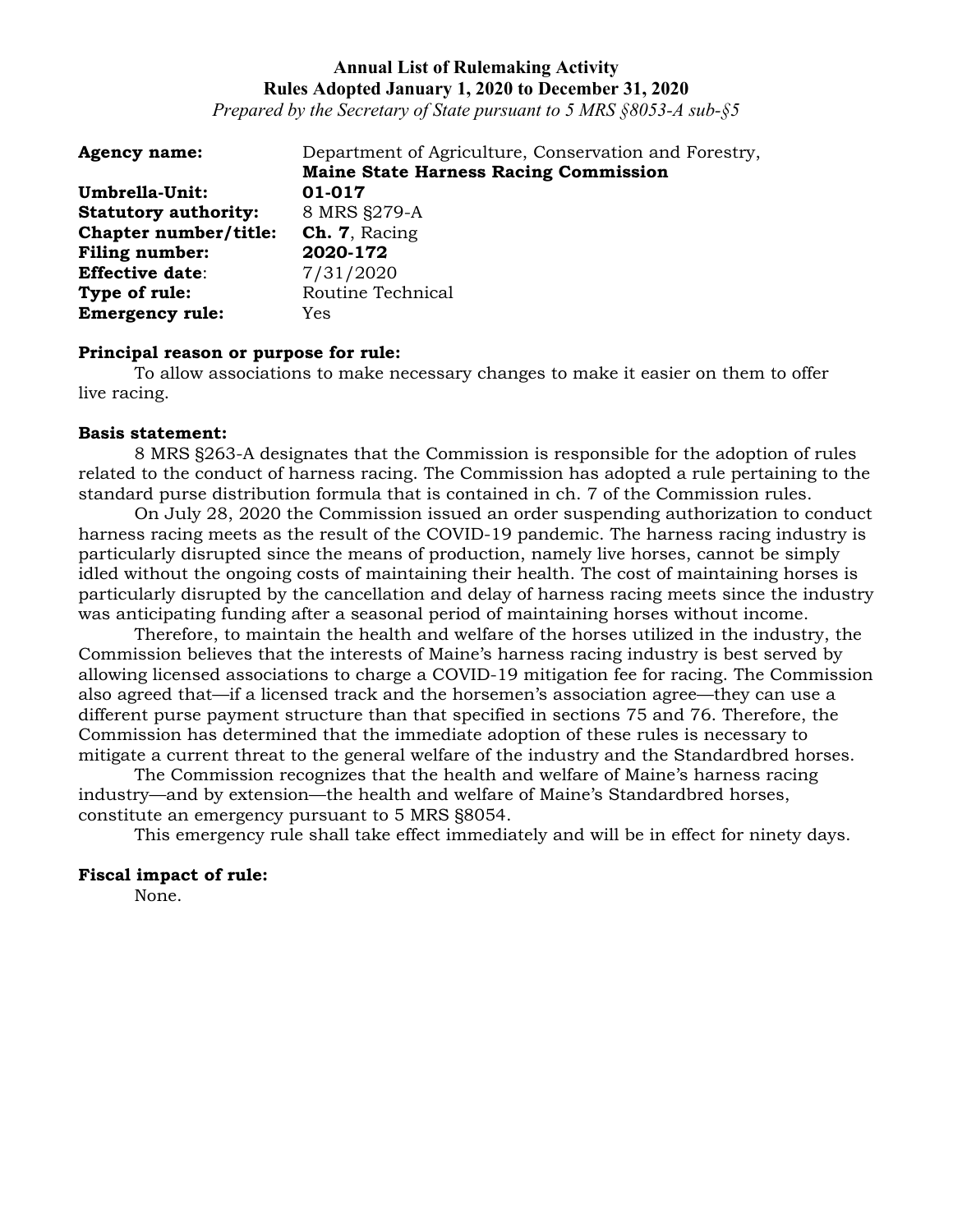*Prepared by the Secretary of State pursuant to 5 MRS §8053-A sub-§5*

| <b>Agency name:</b>         | Department of Agriculture, Conservation and Forestry, |
|-----------------------------|-------------------------------------------------------|
|                             | <b>Maine State Harness Racing Commission</b>          |
| Umbrella-Unit:              | 01-017                                                |
| <b>Statutory authority:</b> | 8 MRS §279-A                                          |
| Chapter number/title:       | Ch. 7, Racing                                         |
| Filing number:              | 2020-184                                              |
| <b>Effective date:</b>      | 8/17/2020                                             |
| Type of rule:               | Routine Technical                                     |
| <b>Emergency rule:</b>      | Yes                                                   |

#### **Principal reason or purpose for rule:**

To waive the requirement that a horse must requalify if they make a break on the next race after a qualifying race.

#### **Basis statement:**

8 MRS §263-A designates that the Commission is responsible for the adoption of rules related to the conduct of harness racing. The Commission has adopted a rule pertaining to the standard purse distribution formula that is contained in ch. 7 of the Commission rules.

On March 31, 2020 the Commission issued an order suspending authorization to conduct harness racing meets as the result of the COVID-19 pandemic. The harness racing industry is particularly disrupted since the means of production, namely live horses, cannot be simply idled without the ongoing costs of maintaining their health. The cost of maintaining horses is particularly disrupted by the cancellation and delay of harness racing meets since the industry was anticipating funding after a seasonal period of maintaining horses without income.

Therefore, to maintain the health and welfare of the horses utilized in the industry, the Commission believes that the interests of Maine's harness racing industry is best served by temporarily waiving the requirement that a horse be placed on the Steward's List for breaking in its first race following a qualifying race as specified under section 7, subsection 2, paragraph G of ch. 7. Therefore, the Commission has determined that the immediate adoption of these rules is necessary to mitigate a current threat to the general welfare of the industry and the Standardbred horses.

The Commission recognizes that the health and welfare of Maine's harness racing industry—and by extension—the health and welfare of Maine's Standardbred horses, constitute an emergency pursuant to 5 MRS §8054.

This emergency rule shall take effect immediately and will be in effect for ninety days.

### **Fiscal impact of rule:**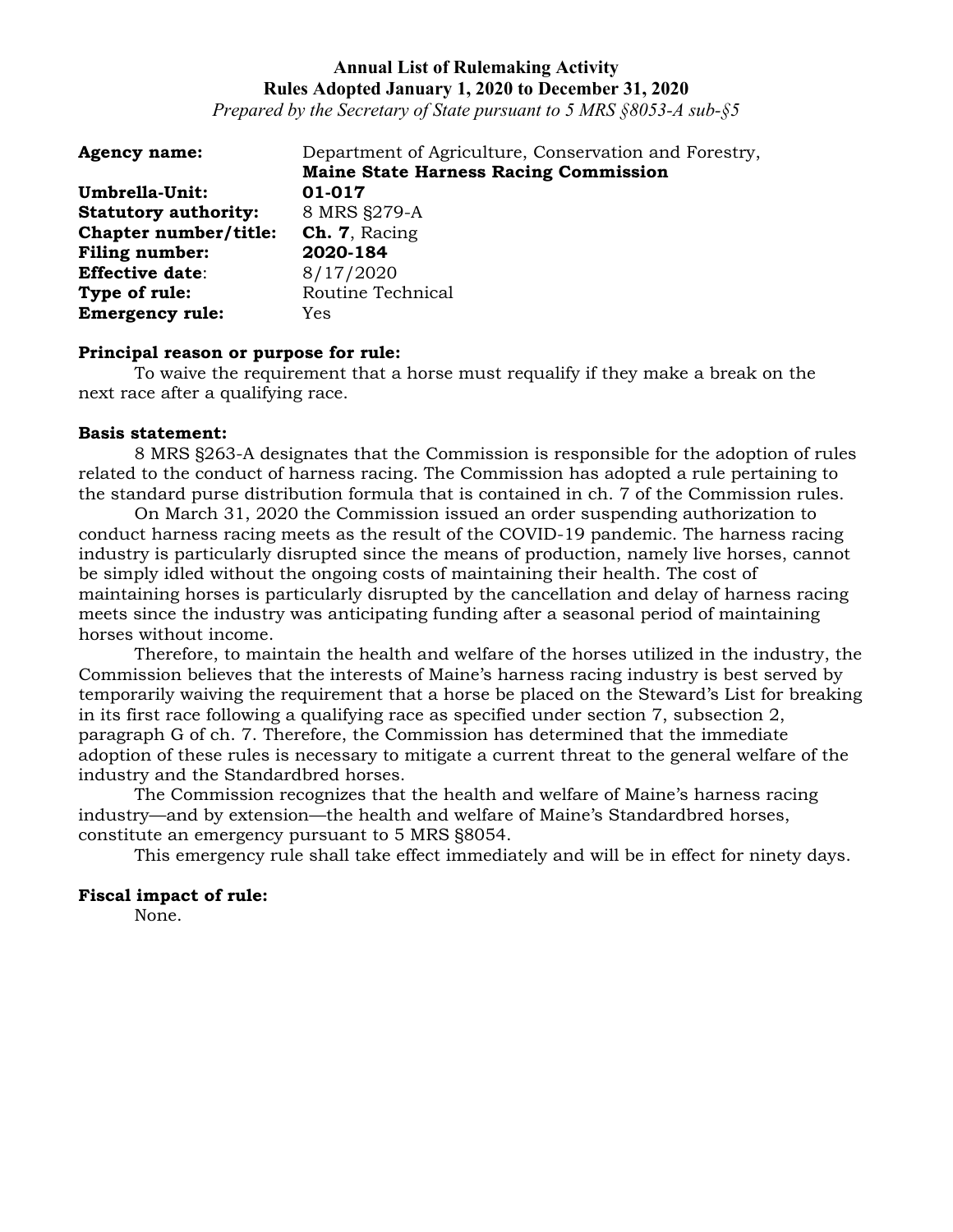*Prepared by the Secretary of State pursuant to 5 MRS §8053-A sub-§5*

| <b>Agency name:</b>         | Department of Agriculture, Conservation and Forestry, |
|-----------------------------|-------------------------------------------------------|
|                             | <b>Maine State Harness Racing Commission</b>          |
| Umbrella-Unit:              | 01-017                                                |
| <b>Statutory authority:</b> | 8 MRS §279-A                                          |
| Chapter number/title:       | Ch. 9, Sire Stakes                                    |
| <b>Filing number:</b>       | 2020-149                                              |
| <b>Effective date:</b>      | 7/6/2020                                              |
| Type of rule:               | Routine Technical                                     |
| <b>Emergency rule:</b>      | Yes                                                   |

### **Principal reason or purpose for rule:**

During the COVID-19 pandemic, it has been very difficult to establish a long-term schedule for the 2020 season as tracks are struggling to open. Due to the large degree of uncertainty relating to the 2020 season, the Commission elected to waive the requirements relating to setting the Sire Stakes schedule and setting the base purse.

#### **Basis statement:**

8 MRS §263-A designates that the Commission is responsible for the adoption of rules related to the conduct of harness racing. The Commission has adopted rules pertaining to the Sires Stakes program, a component of harness racing, that are contained in ch. 9 of the Commission rules.

On March 31, 2020 the Commission issued an order suspending the 2020 race date awards as the result of the 2019 COVID 19 pandemic. The Commission has subsequently awarded new race dates monthly as opposed to on an annual basis.

The harness racing industry is particularly disrupted since the means of production, namely live horses, cannot be simply idled without the ongoing costs of maintaining their health. Therefore, to maintain the health and welfare of the animals utilized in the industry, the Commission wishes to provide flexibility in scheduling of races beyond the structure that would otherwise be required by rules addressed in this emergency rulemaking. Therefore, the Commission has determined that the immediate adoption of these rules is necessary to mitigate an immediate threat to the general welfare.

These emergency rules shall take effect on the dates specified in the rule and will be in effect for ninety days of their effect.

### **Fiscal impact of rule:**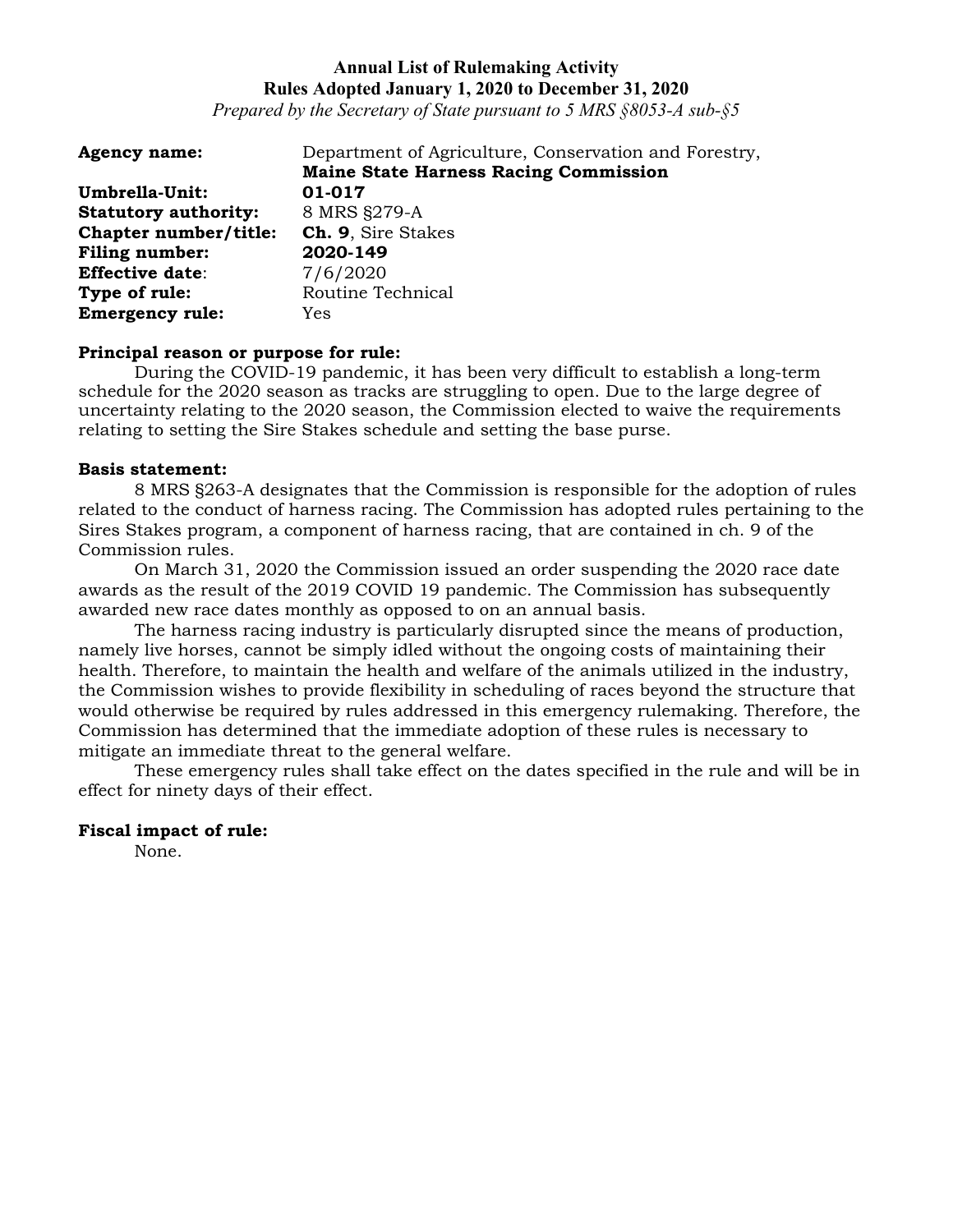*Prepared by the Secretary of State pursuant to 5 MRS §8053-A sub-§5*

| <b>Agency name:</b>         | Department of Agriculture, Conservation and Forestry,           |
|-----------------------------|-----------------------------------------------------------------|
|                             | <b>Maine State Harness Racing Commission</b>                    |
| Umbrella-Unit:              | 01-017                                                          |
| <b>Statutory authority:</b> | 8 MRS §279-A                                                    |
| Chapter number/title:       | <b>Ch. 11</b> , Medications, Prohibited Substances, and Testing |
| <b>Filing number:</b>       | 2020-185                                                        |
| <b>Effective date:</b>      | 8/17/2020                                                       |
| Type of rule:               | Routine Technical                                               |
| <b>Emergency rule:</b>      | Yes.                                                            |

#### **Principal reason or purpose for rule:**

To waive the requirement that a horse must remain in the paddock after furosemide administration.

#### **Basis statement:**

8 MRS §263-A designates that the Commission is responsible for the adoption of rules related to the conduct of harness racing. The Commission has adopted a rule pertaining to the standard purse distribution formula that is contained in ch. 11 of the Commission rules.

On March 31, 2020 the Commission issued an order suspending authorization to conduct harness racing meets as the result of the COVID-19 pandemic. The harness racing industry is particularly disrupted since the means of production, namely live horses, cannot be simply idled without the ongoing costs of maintaining their health. The cost of maintaining horses is particularly disrupted by the cancellation and delay of harness racing meets since the industry was anticipating funding after a seasonal period of maintaining horses without income.

Therefore, to maintain the health and welfare of the horses utilized in the industry, the Commission wishes to waive the requirement that horses remain in the paddock following administration of furosimide. Therefore, the Commission has determined that the immediate adoption of these rules is necessary to mitigate a current threat to the general welfare of the industry and the Standardbred horses.

The Commission recognizes that the health and welfare of Maine's harness racing industry—and by extension—the health and welfare of Maine's Standardbred horses, constitute an emergency pursuant to 5 MRS §8054.

This emergency rule shall take effect immediately and will be in effect for ninety days.

# **Fiscal impact of rule:**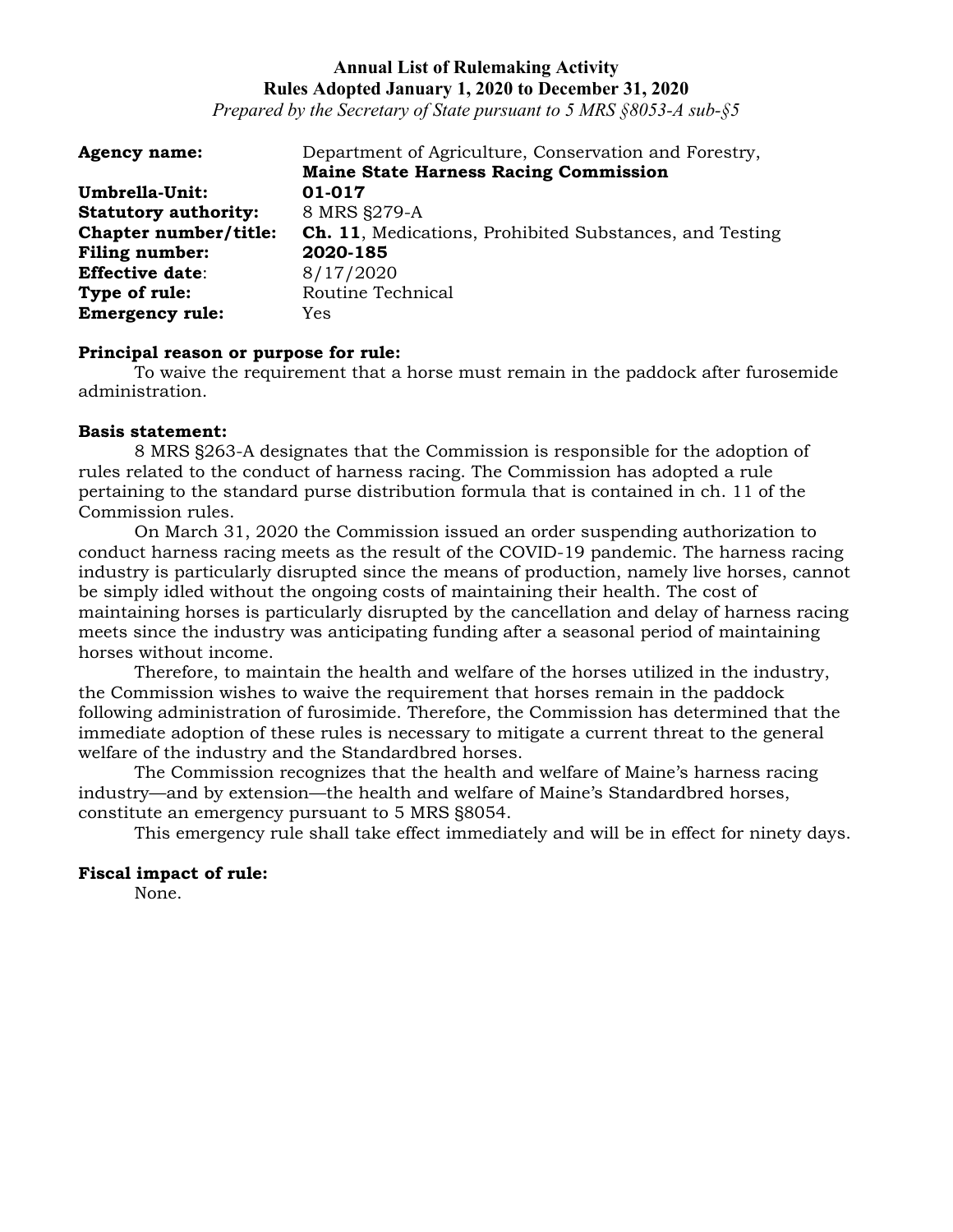*Prepared by the Secretary of State pursuant to 5 MRS §8053-A sub-§5*

| <b>Agency name:</b>         | Department of Agriculture, Conservation and Forestry,              |
|-----------------------------|--------------------------------------------------------------------|
|                             | <b>Maine State Harness Racing Commission</b>                       |
| Umbrella-Unit:              | 01-017                                                             |
| <b>Statutory authority:</b> | 8 MRS §279-A                                                       |
| Chapter number/title:       | <b>Ch. 19.</b> Protests, Appeals and Race Date Assignment Hearings |
| Filing number:              | 2020-150                                                           |
| <b>Effective date:</b>      | 7/6/2020                                                           |
| Type of rule:               | Routine Technical                                                  |
| <b>Emergency rule:</b>      | Yes                                                                |

# **Principal reason or purpose for rule:**

Due to the uncertainty on the 2020 race season schedule, the Commission voted to temporarily waive the requirement that the licensees be given a Notice of Hearing 10 days prior to adjusting the racing schedule. The Commission also now allows the Executive Director to move for reopening of the Race Date Hearing.

#### **Basis statement:**

8 MRS section 263-A designates that the Commission is responsible for the adoption of rules related to the conduct of harness racing. The Commission has adopted rules pertaining to the conducting of race date assignment hearings, a component of harness racing, that are contained in ch. 19 of the Commission rules.

On March 31, 2020 the Commission issued an order suspending the 2020 race date awards as the result of the 2019 COVID19 pandemic. The Commission has subsequently awarded new race dates monthly as opposed to on an annual basis. The Commission will be required to conduct additional assignment of race dates that are dependent on events that are transpiring on an unpredictable basis.

The harness racing industry is particularly disrupted since the industries means of production, namely live horses, cannot be simply idled without the ongoing costs of maintaining their health. Therefore, to maintain the health and welfare of the animals utilized in the industry, the Commission wishes to provide flexibility in scheduling of race dates beyond the structure that would otherwise be required by the procedural rules contained in Chapter 19. Therefore, the Commission has determined that the immediate adoption of the proposed changes to the procedural rules is necessary to mitigate an immediate threat to the general welfare of the animals.

These emergency rules shall take effect on the dates specified in the rule and will be in effect for ninety days of their effect.

### **Fiscal impact of rule:**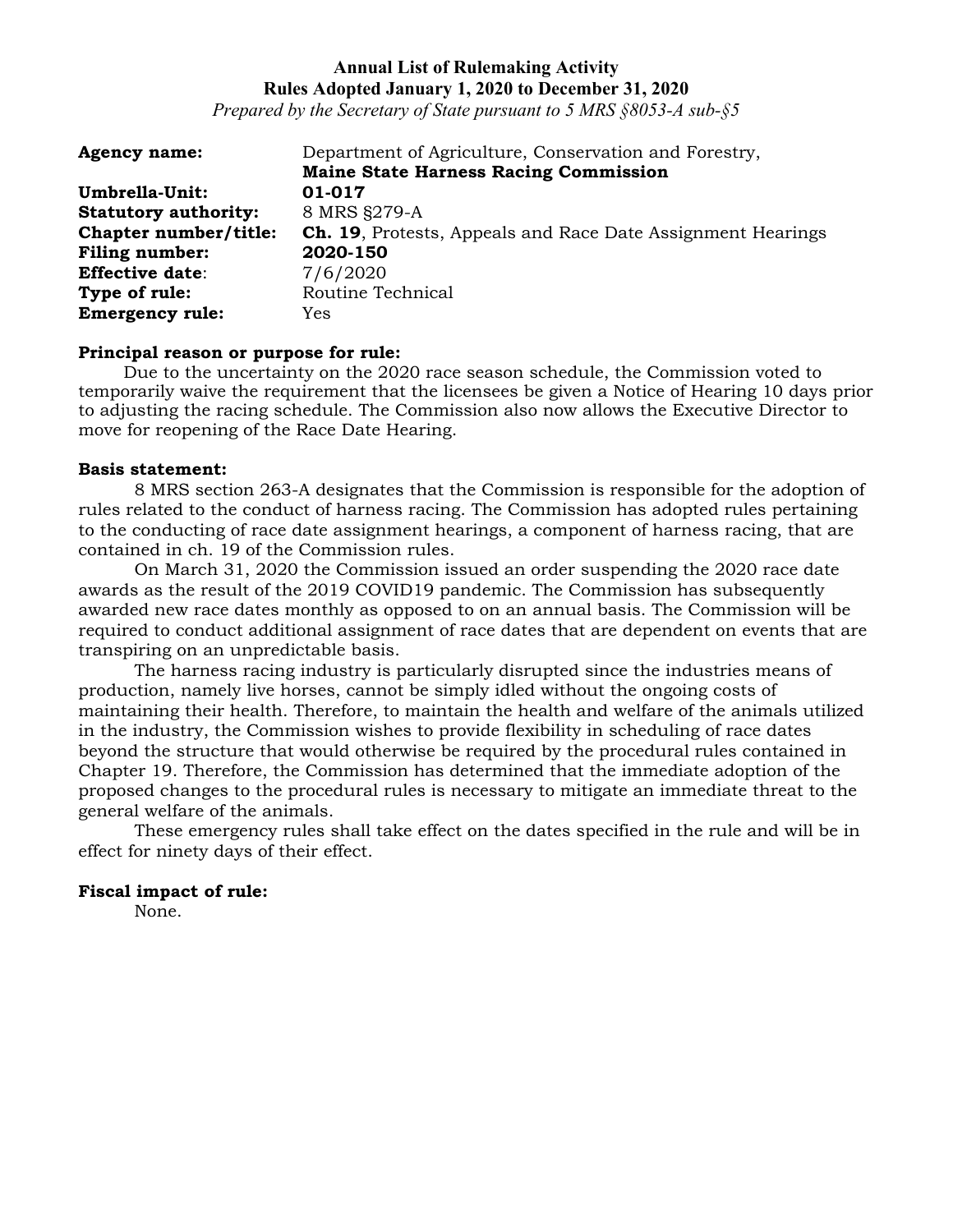*Prepared by the Secretary of State pursuant to 5 MRS §8053-A sub-§5*

| <b>Agency name:</b>         | Department of Agriculture, Conservation and Forestry, |
|-----------------------------|-------------------------------------------------------|
|                             | <b>Bureau of Parks and Lands</b>                      |
| Umbrella-Unit:              | 01-670                                                |
| <b>Statutory authority:</b> | 12 MRS §1859 (PL 2017 ch. 289 §9)                     |
| Chapter number/title:       | Ch. 57, Logging and Forestry Education Grant Program  |
| <b>Filing number:</b>       | 2020-209                                              |
| <b>Effective date:</b>      | 9/27/2020                                             |
| Type of rule:               | Routine Technical                                     |
| <b>Emergency rule:</b>      | No.                                                   |

### **Principal reason or purpose for rule:**

Required by 12 MRS §1859 (PL 2017 ch. 289 §9).

#### **Basis statement:**

The statutory authority for this rule is 12 MRS §1859, as enacted by Public Law 2017 ch. 289 §9. The law requires the Commissioner of Agriculture, Conservation and Forestry, through the Bureau of Parks and Lands (BPL), to establish standards for the BPL's administration of an educational grant program for public secondary or public postsecondary institutions or career and technical education centers that are related to logging or forestry. The Bureau found it necessary to amend these rules based on discussions with vocational schools which indicated the existing grant requirements did not offer enough flexibility for schools to maximize the intended benefit of the grants to purchase logging equipment for training programs.

**Process involved in developing this rule:** Following enactment of the law, and adoption of the rule, BPL consulted with the Attorney General's Office prior to undertaking rulemaking.

The BPL released the draft rule for public comment in March 2020. A public hearing was scheduled, and comment period extended to April 24, 2020 due to COVID-19. The BPL received 2 written comments on this proposal.

**Economic impact of the rule:** Multiple sections of the law governing state rulemaking (5 MRS ch. 375 sub-ch. 2) require agencies to conduct economic impact analyses of proposed rules, including, but not limited to, effects on small businesses, fiscal impact (on the state treasury), and any effects on municipalities and counties. Agencies may, within existing resources, also conduct a cost-benefit analysis of proposed rules.

The BPL has determined that the operation of this rule will not have a fiscal impact on the municipalities or counties. The Legislature appropriated \$300,000 for the BPL to administer this program.

Further, the BPL has determined that this rule will have no discernible impact on small businesses or the regulated community.

### **Fiscal impact of rule:**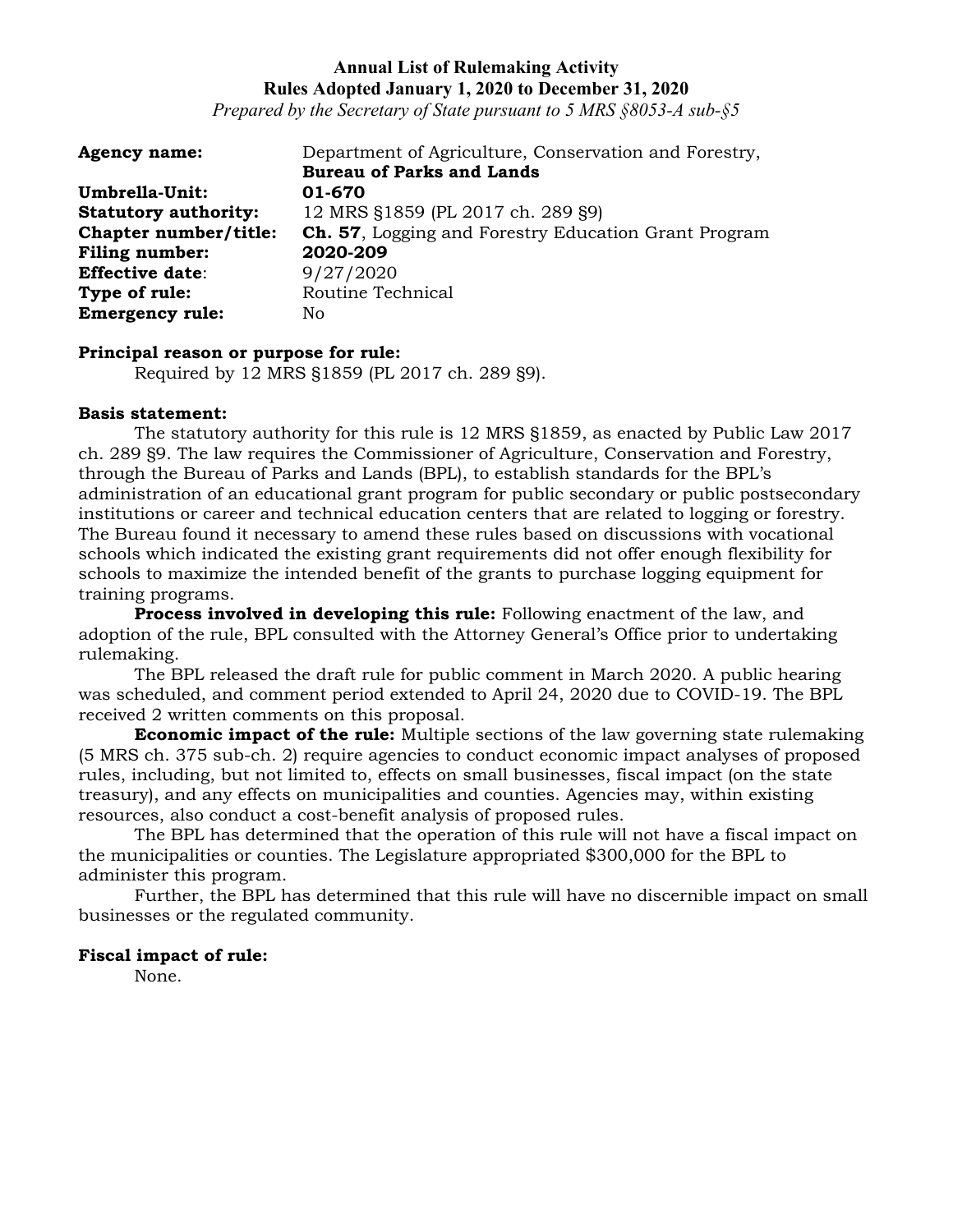*Prepared by the Secretary of State pursuant to 5 MRS §8053-A sub-§5*

| <b>Agency name:</b>         | Department of Agriculture, Conservation and Forestry,               |
|-----------------------------|---------------------------------------------------------------------|
|                             | Land Use Planning Commission (LUPC)                                 |
| Umbrella-Unit:              | 01-672                                                              |
| <b>Statutory authority:</b> | 12 MRS §§ 685-A(7-A), 689                                           |
| Chapter number/title:       | <b>Ch. 10, Land Use Guidance Maps (Amended Zoning Maps): Zoning</b> |
|                             | Petition: ZP 777 (TA R2 WELS — Aroostook County) (petitioner        |
|                             | William Robinson, LLC)                                              |
| <b>Filing number:</b>       | 2020-012                                                            |
| <b>Effective date:</b>      | 1/13/2020                                                           |
| Type of rule:               | Routine Technical                                                   |
| <b>Emergency rule:</b>      | No                                                                  |

### **Principal reason or purpose for rule:**

This memo and attachment is to notify your office of Commission actions to amend certain Land Use Guidance Maps, and that notice of said changes has been published in the *Kennebec Journal* newspaper. A current copy of the map has been placed on file as required.

#### **Basis statement:**

Pursuant to 12 MRS §§ 685-A(7-A) and 689, the Maine Land Use Planning Commission hereby gives notice of its approval of certain amendments to official Land Use Guidance Maps and that these changes have been placed on file with the appropriate County Registry of Deeds:

| <b>ZONING PETITION</b> | PETITIONER OR<br><b>COPETITIONER</b> | <b>LOCATION</b>                                    |
|------------------------|--------------------------------------|----------------------------------------------------|
| ZP 777                 | William Robinson, LLC                | Ta R <sub>2</sub> WELS,<br><b>Aroostook County</b> |

### **Fiscal impact of rule:**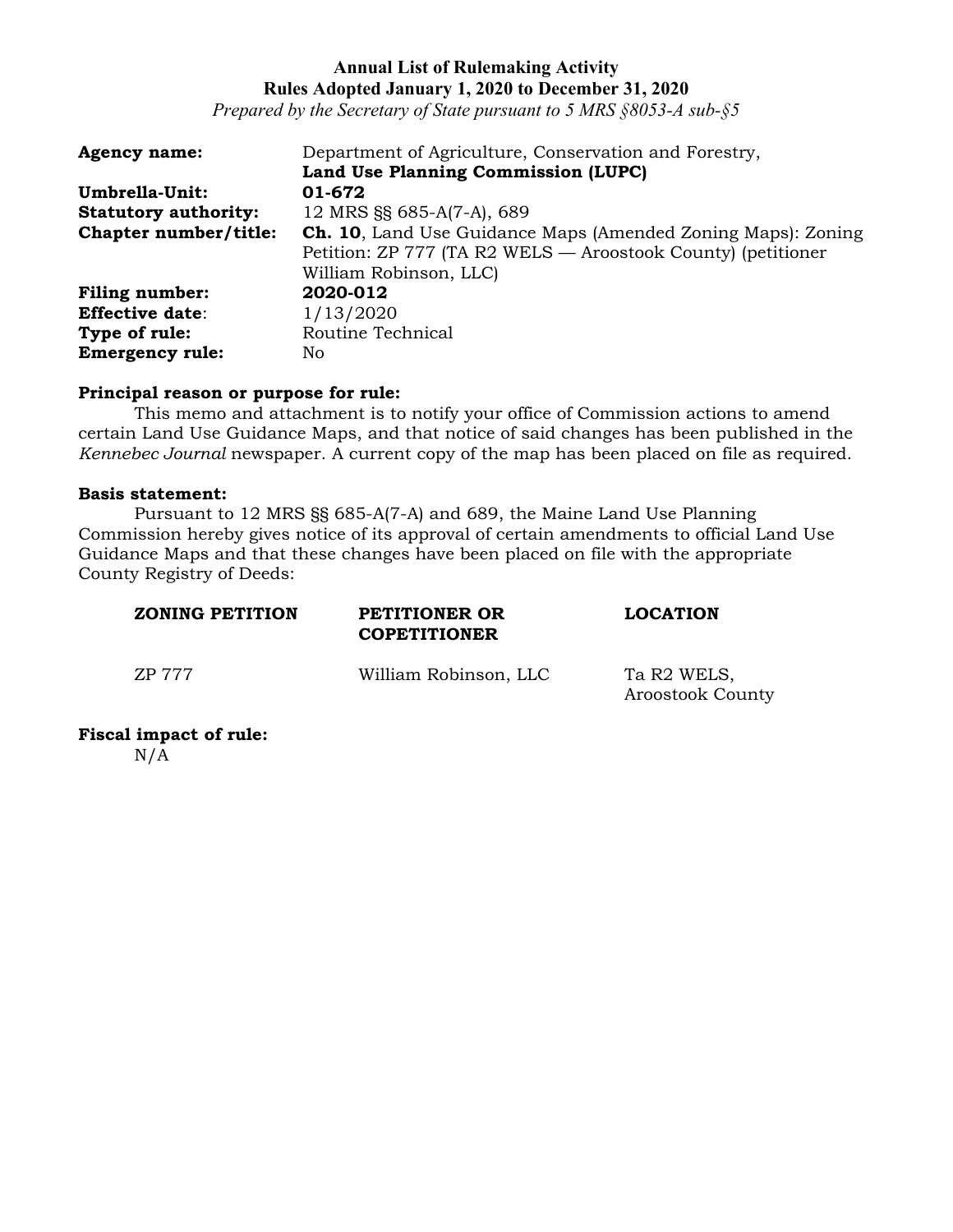*Prepared by the Secretary of State pursuant to 5 MRS §8053-A sub-§5*

| <b>Agency name:</b>         | Department of Agriculture, Conservation and Forestry, Land Use      |
|-----------------------------|---------------------------------------------------------------------|
|                             | <b>Planning Commission (LUPC)</b>                                   |
| Umbrella-Unit:              | 01-672                                                              |
| <b>Statutory authority:</b> | 12 MRS §§ 685-A(7-A), 689                                           |
| Chapter number/title:       | <b>Ch. 10, Land Use Guidance Maps (Amended Zoning Maps): Zoning</b> |
|                             | Petition: ZP 778 (Atkinson Twp. — Piscataquis County) (petitioner   |
|                             | Maine Land Use Planning Commission, Staff Initiated)                |
| <b>Filing number:</b>       | 2020-031                                                            |
| <b>Effective date:</b>      | 2/21/2020                                                           |
| Type of rule:               | Routine Technical                                                   |
| <b>Emergency rule:</b>      | No.                                                                 |

### **Principal reason or purpose for rule:**

This memo and attachment is to notify your office of Commission actions to amend certain Land Use Guidance Maps, and that notice of said changes has been published in the *Kennebec Journal* newspaper. A current copy of the map has been placed on file as required.

### **Basis statement:**

Pursuant to 12 MRS §§ 685-A(7-A) and 689, the Maine Land Use Planning Commission hereby gives notice of its approval of certain amendments to official Land Use Guidance Maps and that these changes have been placed on file with the appropriate County Registry of Deeds:

| <b>ZONING PETITION</b> | PETITIONER OR<br><b>COPETITIONER</b>                   | <b>LOCATION</b>                      |
|------------------------|--------------------------------------------------------|--------------------------------------|
| ZP 778                 | Maine Land Use Planning<br>Commission, Staff Initiated | Atkinson Twp.,<br>Piscataquis County |

# **Fiscal impact of rule:**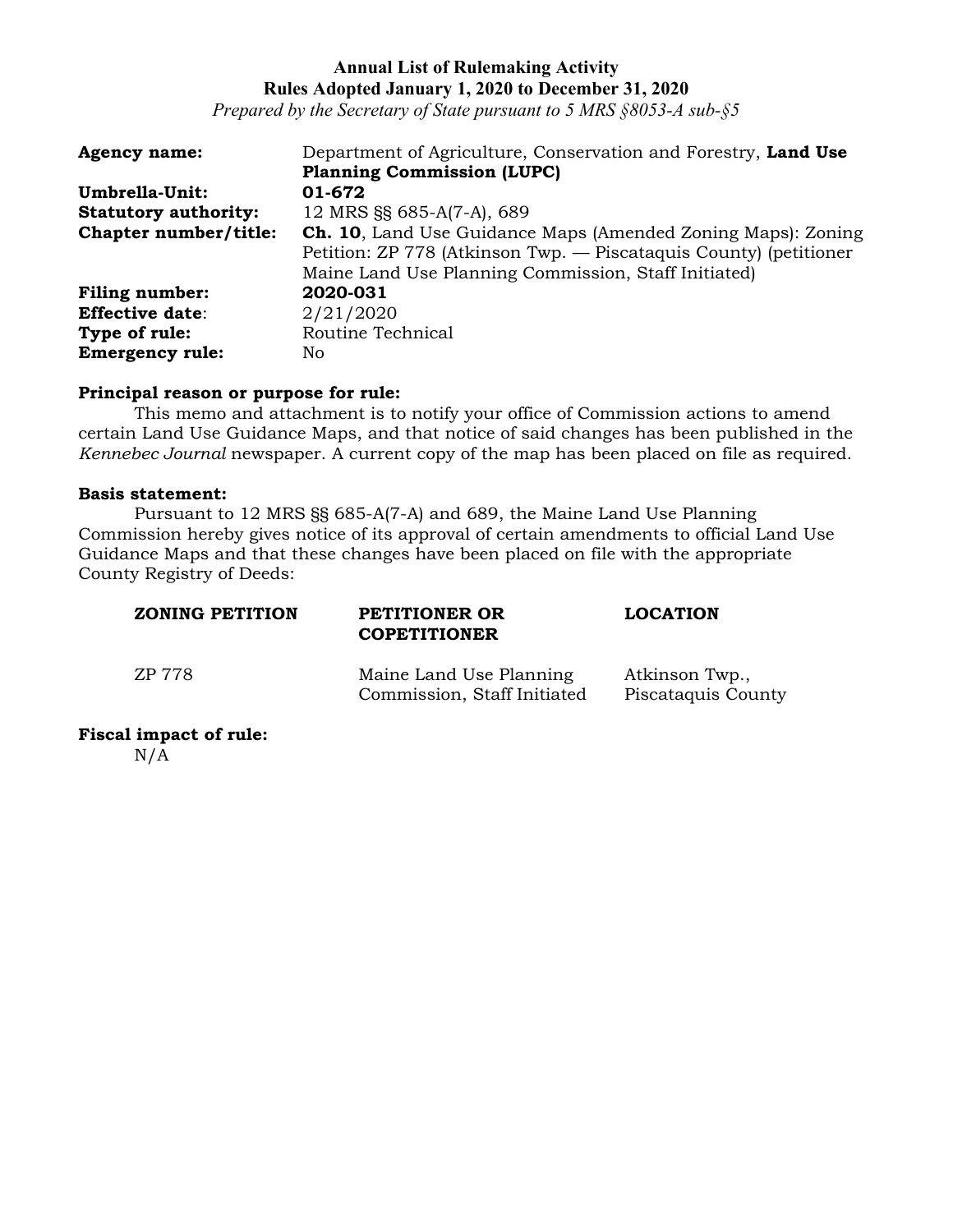*Prepared by the Secretary of State pursuant to 5 MRS §8053-A sub-§5*

| <b>Agency name:</b>         | Department of Agriculture, Conservation and Forestry, Land Use      |
|-----------------------------|---------------------------------------------------------------------|
|                             | <b>Planning Commission (LUPC)</b>                                   |
| Umbrella-Unit:              | 01-672                                                              |
| <b>Statutory authority:</b> | 12 MRS §§ 685-A(7-A), 689                                           |
| Chapter number/title:       | Ch. 10, Land Use Guidance Maps (Amended Zoning Maps): Zoning        |
|                             | Petition: ZP 693B (Kingsbury Plt. — Piscataquis County) (petitioner |
|                             | Maine Land Use Planning Commission, Staff Initiated)                |
| <b>Filing number:</b>       | 2020-128                                                            |
| <b>Effective date:</b>      | 5/18/2020                                                           |
| Type of rule:               | Routine Technical                                                   |
| <b>Emergency rule:</b>      | No                                                                  |

### **Principal reason or purpose for rule:**

This memo and attachment is to notify your office of Commission actions to amend certain Land Use Guidance Maps, and that notice of said changes has been published in the *Kennebec Journal* newspaper. A current copy of the map has been placed on file as required.

### **Basis statement:**

Pursuant to 12 MRS §§ 685-A(7-A) and 689, the Maine Land Use Planning Commission hereby gives notice of its approval of certain amendments to official Land Use Guidance Maps and that these changes have been placed on file with the appropriate County Registry of Deeds:

| <b>ZONING PETITION</b> | PETITIONER OR<br><b>COPETITIONER</b>                   | <b>LOCATION</b>                       |
|------------------------|--------------------------------------------------------|---------------------------------------|
| ZP 693B                | Maine Land Use Planning<br>Commission, Staff Initiated | Kingsbury Plt.,<br>Piscataquis County |

### **Fiscal impact of rule:**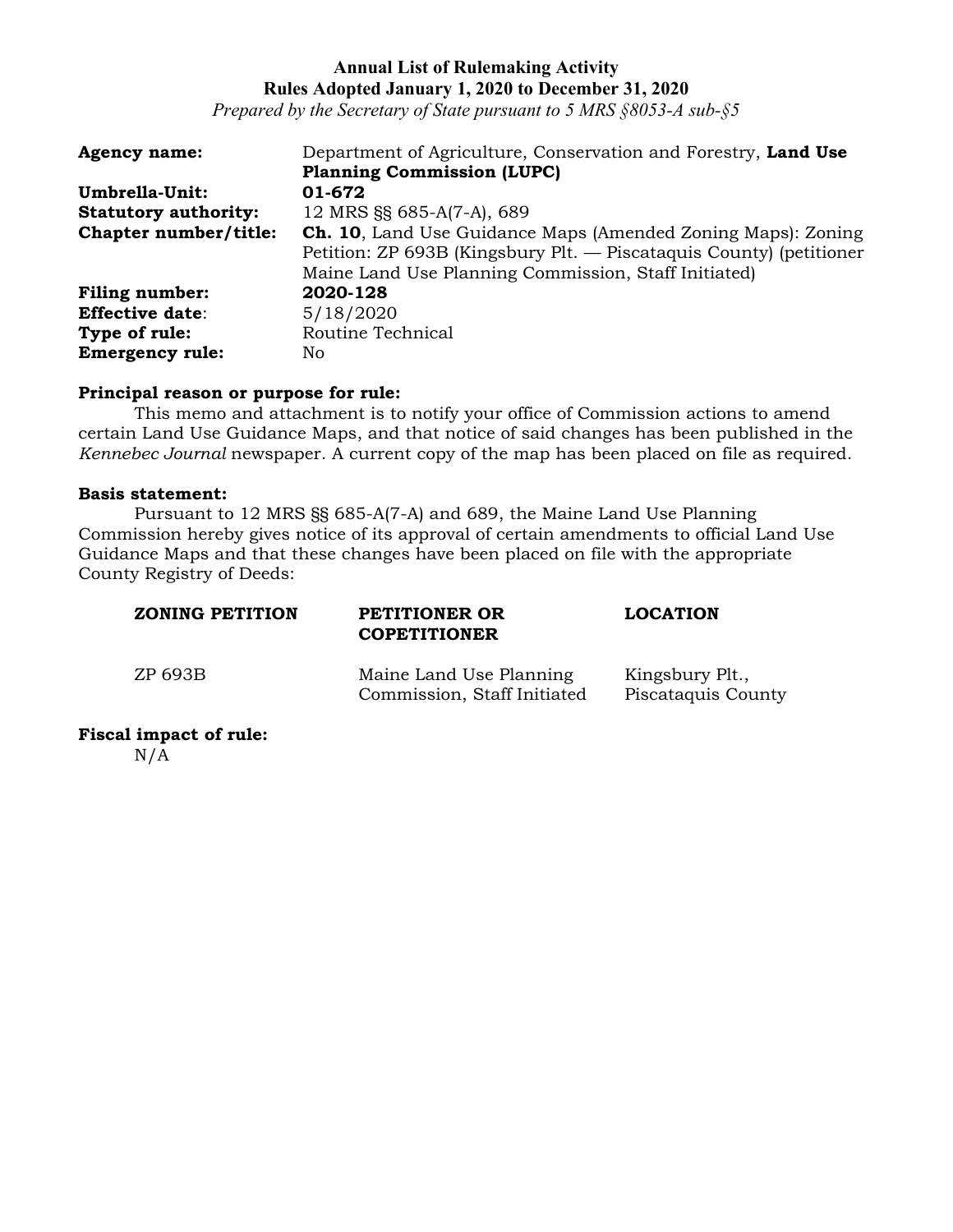*Prepared by the Secretary of State pursuant to 5 MRS §8053-A sub-§5*

| <b>Agency name:</b>         | Department of Agriculture, Conservation and Forestry, Land Use      |
|-----------------------------|---------------------------------------------------------------------|
|                             | <b>Planning Commission (LUPC)</b>                                   |
| Umbrella-Unit:              | 01-672                                                              |
| <b>Statutory authority:</b> | 12 MRS §§ 685-A(7-A), 689                                           |
| Chapter number/title:       | <b>Ch. 10, Land Use Guidance Maps (Amended Zoning Maps): Zoning</b> |
|                             | Petition: ZP 707B (many locations) (petitioner Weyerhaeuser         |
|                             | Company and Weyerhaeuser NR Company, c/o Luke Muzzy)                |
| <b>Filing number:</b>       | 2020-191                                                            |
| <b>Effective date:</b>      | 8/10/2020                                                           |
| Type of rule:               | Routine Technical                                                   |
| <b>Emergency rule:</b>      | No                                                                  |

### **Principal reason or purpose for rule:**

This memo and attachment is to notify your office of Commission actions to amend certain Land Use Guidance Maps, and that notice of said changes has been published in the *Kennebec Journal* newspaper. A current copy of the map has been placed on file as required.

### **Basis statement:**

Pursuant to 12 MRS §§ 685-A(7-A) and 689, the Maine Land Use Planning Commission hereby gives notice of its approval of certain amendments to official Land Use Guidance Maps and that these changes have been placed on file with the appropriate County Registry of Deeds:

| <b>ZONING PETITION</b> | PETITIONER OR<br><b>COPETITIONER</b>                                    | <b>LOCATION</b>  |
|------------------------|-------------------------------------------------------------------------|------------------|
| ZP 707B                | Weyerhaeuser Company and<br>Weyerhaeuser NR Company,<br>c/o Luke Muzzy) | (many locations) |

**Fiscal impact of rule:**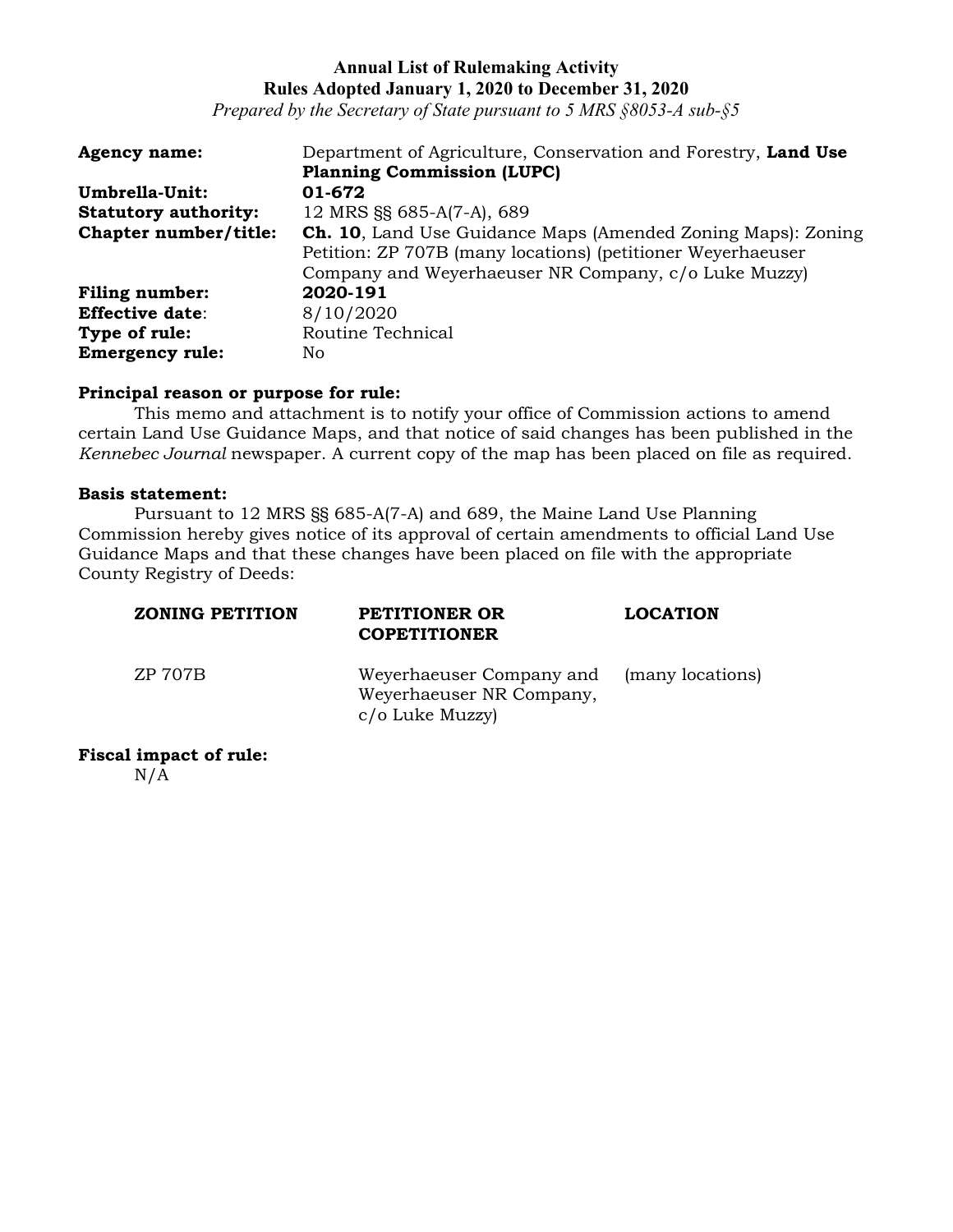*Prepared by the Secretary of State pursuant to 5 MRS §8053-A sub-§5*

| <b>Agency name:</b>         | Department of Agriculture, Conservation and Forestry, Land Use |
|-----------------------------|----------------------------------------------------------------|
|                             | <b>Planning Commission (LUPC)</b>                              |
| Umbrella-Unit:              | 01-672                                                         |
| <b>Statutory authority:</b> | 12 MRS §§ 685-A(3), 685-A(7-A); 685-C(5); 28-B MRS §404        |
| Chapter number/title:       | <b>Ch. 10, Land Use Districts and Standards</b>                |
| Filing number:              | 2020-208                                                       |
| <b>Effective date:</b>      | 10/1/2020                                                      |
| Type of rule:               | Routine Technical                                              |
| <b>Emergency rule:</b>      | No                                                             |

#### **Principal reason or purpose for rule:**

(See Basis Statement)

#### **Basis statement:**

This rulemaking by the Maine Land Use Planning Commission establishes new standards for marijuana standards and carries out routine maintenance of its ch. 10 rules, *Land Use Districts and Standards*.

Specifically, the revisions respond to Title 28-B §404 by establishing minimum requirements for marijuana businesses regarding odors produced by indoor and outdoor growing operations, to protect against light pollution from lighting within greenhouses; and address currently conflicting regulations for signs advertising activities that are illegal under state or federal laws or regulations.

Several other revisions act to clarify distinctions between constructed ponds, water impoundments, and water bodies. These revisions also confirm that constructed ponds are not a protected natural resource and therefore shoreline frontage, setback, vegetative clearing, and filling and grading requirements do not apply.

All remaining revisions represent routine maintenance of this rule, generally including housekeeping matters, unifying references, clarifying existing provisions, and updating a list of applicable FEMA maps.

### **Fiscal impact of rule:**

Not applicable.